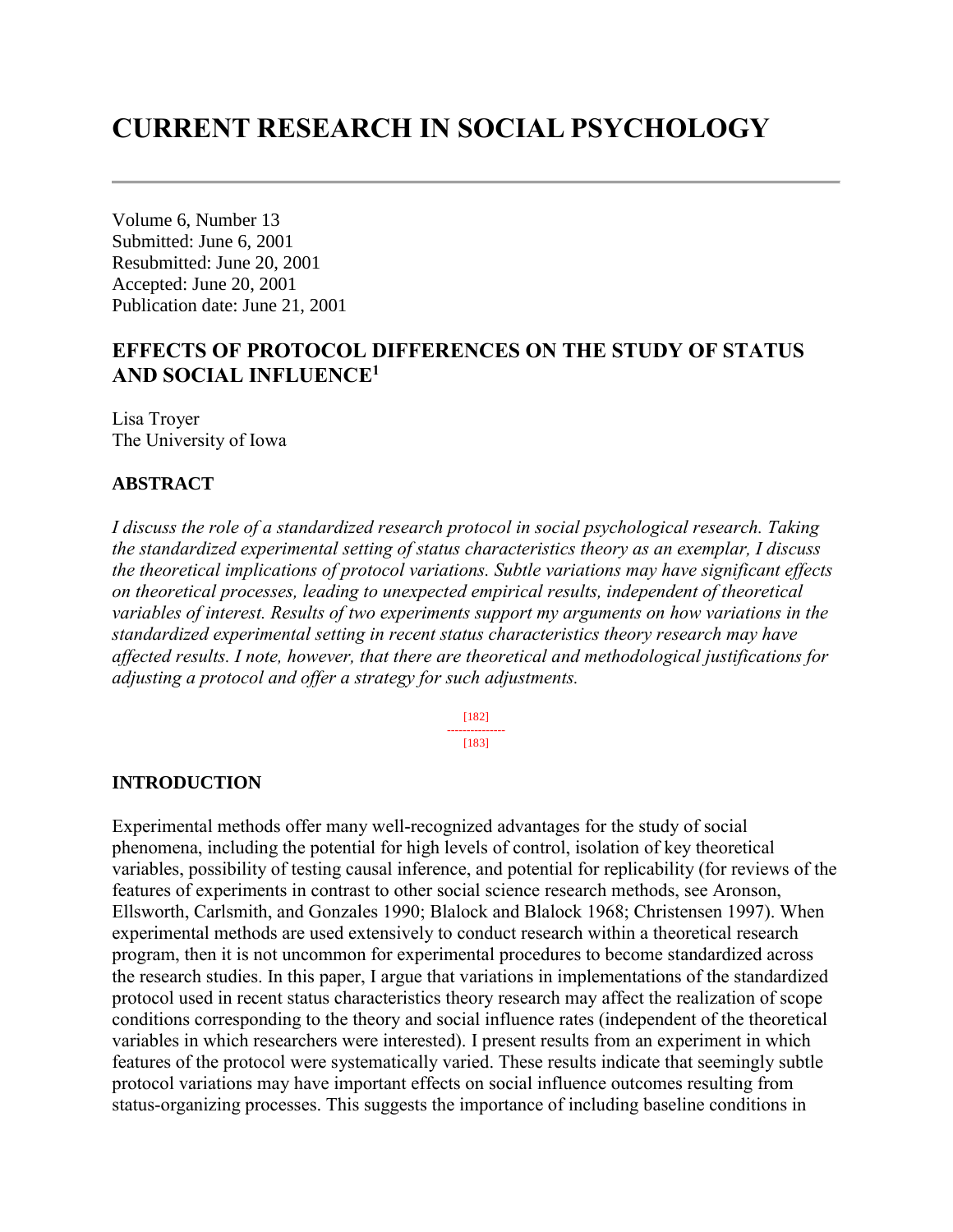experiments where such protocol variations are necessary in order to facilitate the interpretation of results.

According to Wagner and Berger (1985, p. 698), "Theoretical context as well as empirical context is vital to the search for evidence of theoretical development." I use the term *theoretical research program* (TRP) in the sense of Wagner and Berger (1985) to refer to a system of interrelated unit theories along with the research that evaluates them. An important characteristic of TRPs is that they are built upon a core set of concepts and conceptual relations. Branches and departures from the core often occur through incremental addition, subtraction, or alteration of components of the theoretical core. Examples of TRPs in sociological and social psychological research include (but by no means are limited to) expectation states theories (e.g., Berger, Rosenholtz, and Zelditch 1980; Wagner and Berger 1985), elementary theory (e.g., Willer 1987; Willer and Markovsky 1993), affect control theory (e.g., Heise 1987; MacKinnon and Heise 1993; Smith-Lovin and Heise 1988), and distributive justice theory (e.g., Jasso 1980; Jasso 1990). When standardized experimental setting is used to test claims derived from a TRP, then core concepts are empirically instantiated in experiments through established operationalizations. Incremental advances within the TRP are frequently mirrored in experimental research by incremental adjustments to components of the standardized protocol. The protocol lends efficiency to research within a TRP, since the protocol often involves pre-established and tested operationalizations of key variables (saving researchers development and design time), and adherence to the protocol makes it possible to assess results to light of prior research (lending interpretation to findings). Protocol variations, however, may affect more than the theoretical variables of interest. They may also have unintentional effects on other theoretical components such as scope conditions, leading to more complex effects than the researcher posited.

#### [183] --------------- [184]

As a means of demonstrating these effects, I will examine how variations in the standardized experimental setting used for a substantial body of experimental research in status characteristics theory may affect social influence processes (the key dependent variable of interest in this line of research). I begin with an overview of status characteristics theory, one branch of the expectation states TRP. Then, I describe the standardized experimental setting (SES) common to status characteristics theory research. This is followed by a discussion of variations in the protocol in recent research and the theoretical implications of these variations. Finally, I present an experiment in which I systematically test how these variations may impact status-organizing processes, and consequently, social influence outcomes, through their effects on the theory's scope conditions.

# **STATUS CHARACTERISTICS THEORY**

Status characteristics theory (SCT) is a branch of the expectation states theoretical research program (e.g., Berger, Cohen, and Zelditch 1972; Berger, Fisek, Norman, and Zelditch 1977) that focuses on how a group whose members are initially differentiated along one or more social characteristics (like education, occupation, race) also become differentiated in the amount of influence they exercise in the group. Social attributes do not merely differentiate individuals in a group, according to Berger and his colleagues, they may also reflect beliefs about the worthiness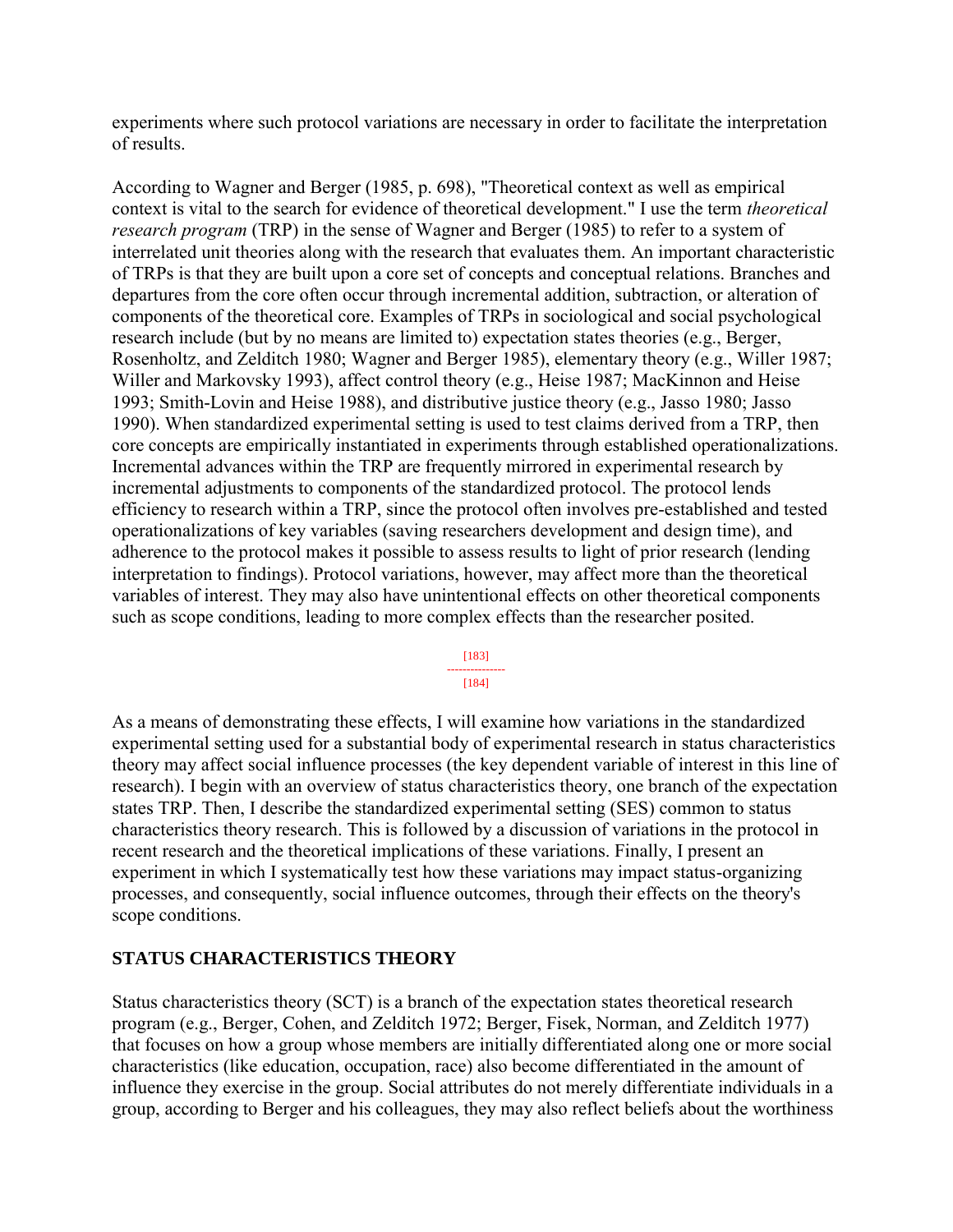and competency of group members. These beliefs lead to the formation of a group status hierarchy, in which hierarchical status position is linked to expectations regarding the relative competence of group members. Actors in more advantaged positions in the hierarchy (i.e., higher status actors) are expected to be more competent than actors in less advantaged hierarchical positions (i.e., lower status actors). Competency expectations are manifested in the social behavior of group members. Higher status actors (who enjoy expectations of greater competence compared to lower status actors) are granted more opportunities to contribute to the group and their contributions are viewed more favorably compared to lower status actors. As a result, higher status actors exercise greater influence than lower status actors in groups. That is, status, competency expectations, and influence may arise from attributes that differentiate social actors, provided that the attributes have not been proven to be irrelevant to the group's task. This latter condition (i.e., lack of demonstrated irrelevance) is a key component of the theory, referred to as the "burden of proof" principle. The process whereby differentiating social attributes translate to status value, differential competency expectations, and the manifestation of observable differences in behaviors (e.g., influence behaviors) is referred to as a "status-organizing process."

> [184] --------------- [185]

The status-organizing process that links differentiating characteristics to social influence is theorized to hold in groups whose members are task-oriented and collectively oriented. Task orientation refers to a situation in which actors are working toward a valued outcome on a task (e.g., the correct answer to a problem). Collective orientation refers to a situation in which actors believe it is appropriate to consider the input of others as they work on a task. These conditions, task and collective orientation, are the scope conditions of SCT (e.g., Cohen 1989; Walker and Cohen 1985). When groups meet these conditions, we expect the theory's claims linking differentiating social characteristics to status, competency expectations, and social influence to be supported in empirical observations. Research has shown a number of social attributes that operate as status characteristics under the theory's scope conditions, including sex (e.g., Lockheed and Hall 1976), race (e.g., Cohen 1971), beauty (e.g., Webster and Driskell 1983), educational affiliation (e.g., Moore 1968), and physical disability (e.g., Houser 1997).

### **THE STANDARDIZED EXPERIMENTAL SETTING<sup>2</sup>**

The conceptual advances within the expectation states theoretical research program in general, and SCT, in particular, can, in part, be attributed to the reliance of researchers on an experimental protocol, referred to as the "standardized experimental setting" (SES). Using the SES has facilitated the comparison of results across different studies and helped researchers advance the theory through the estimation of formal models of the status-organizing processes leading to social influence that SCT represents. The result has been an enhanced understanding of critical theoretical issues like the effects of multiple consistent status characteristics on social influence (e.g., Berger and Zelditch 1977), the effects of status inconsistency on social influence (e.g., Norman, Smith, and Berger 1988), and the effects of relevance between a status characteristic and a task outcome on social influence (e.g., Wagner, Ford, and Ford 1986).

As outlined in Cook, Cronkite, and Wagner (1974) and summarized in Berger and Zelditch (1977) and Moore (1968), the SES characterizing SCT research represents a set of standardized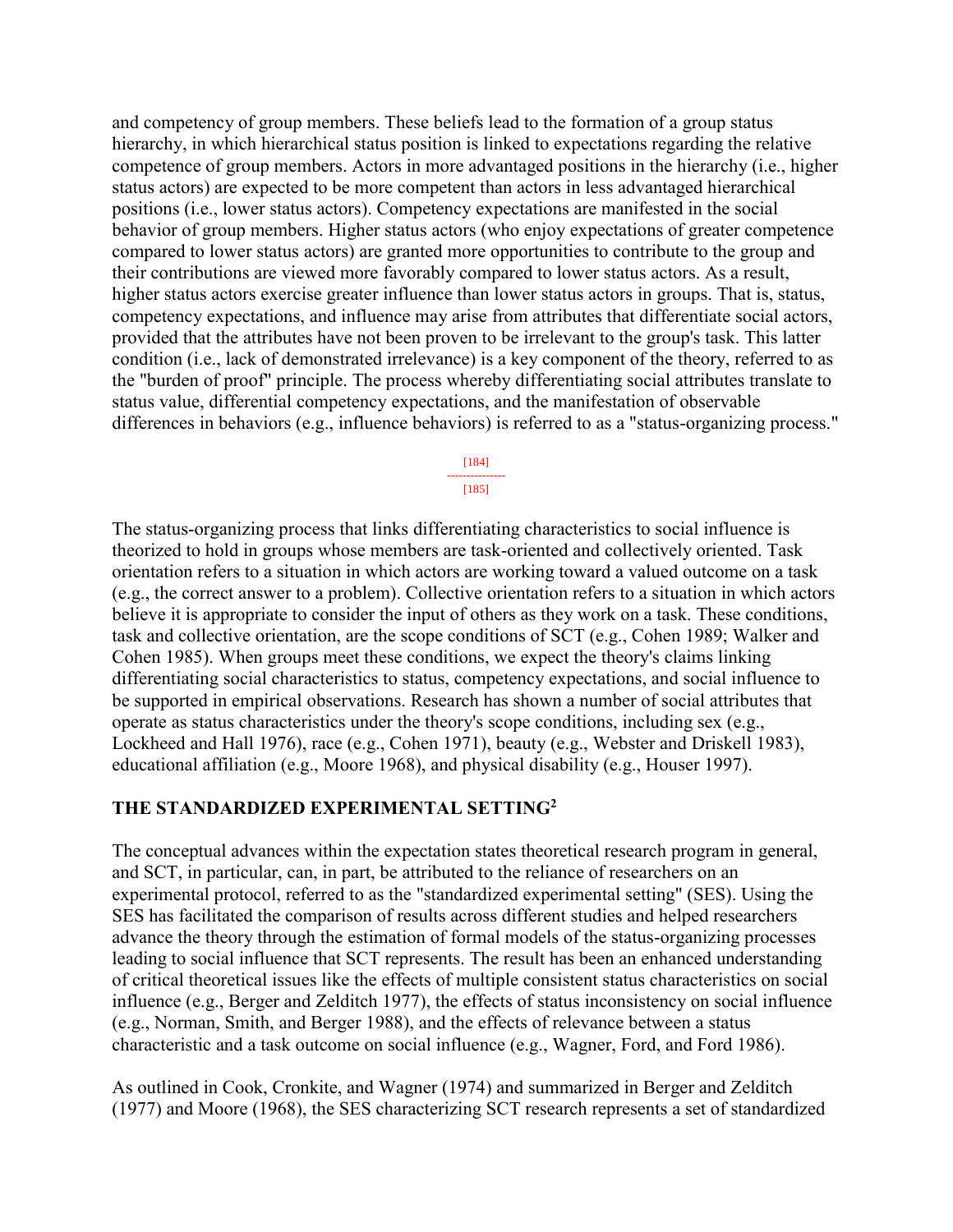procedures through which researchers (1) introduce manipulations of independent variables to operationalize key theoretical variables (e.g., status characteristics), and (2) assess effects of independent variables on a dependent variable of interest (e.g., social influence), while (3) employing manipulations to ensure the realization of the theory's scope conditions (i.e., task and collective orientation of social actors). It is important to note that not every detail of the experimental setting can be held constant across all studies. As new variables and

> [185] --------------- [186]

processes are introduced through theoretical elaborations, researchers must adjust the SES. Yet, results are more interpretable to the extent that cross-study comparisons can be made, and comparisons are possible to the extent that only manipulations relevant to the theoretical variables differ and all other procedures remain consistent. For example, if a researcher is interested in testing whether occupation operates as a status characteristic, then she might employ an experimental design involving two conditions. One condition might involve measuring influence behavior in peer-equal interaction (i.e., a situation in which the subject believes she is interacting with another person whose occupation is the same as hers). A second condition might involve measuring influence behavior in peer-unequal interaction (i.e., a situation in which the subject believes she is interacting with another person whose occupation is different than hers). If occupation is a status characteristic, then the researcher in this example would expect to observe more manifestations of influence in the second than in the first condition.

Further interpretation can be given to the results of this hypothetical study, however, if the researcher can compare the peer-equal and peer-unequal condition results to conditions of prior studies. That is, the researcher could compare the occupation conditions with, for instance, results of research in which educational attainment was demonstrated to operate as a status characteristic. If the rates of influence in peer-equal and unequal conditions in occupation experiment correspond to rates of influence in peer interaction (i.e., same educational attainment) and status differentiated interaction (i.e., different educational attainment) conditions of earlier experiments, additional support is lent to the hypothesis that occupation operates as a status characteristic. More interestingly, if influence rates for correspondent conditions across the studies vary dramatically, then additional issues are raised for theoretical consideration -- why would rates vary if both attributes behave as status characteristic? Perhaps social attitudes regarding the social value of different states of occupation are not as consistent as those corresponding to different states of educational attainment. In other words, cross-experiment comparisons lend interpretation and/or information to the results of the single study, and promote theoretical growth.

It is precisely this type of theoretical growth that is the basis for the SES. The SES protocol is composed of five features: (1) standardized instructions to subjects regarding the rationale behind the experiment, (2) directions for completing the experimental task, (3) experimental procedures dictating how and when manipulations are introduced (including manipulations establishing scope conditions and introducing status characteristics), (4) a type of task (i.e., binary-choice task) that provides a context in which influence can be assessed, and (5) debriefing procedures.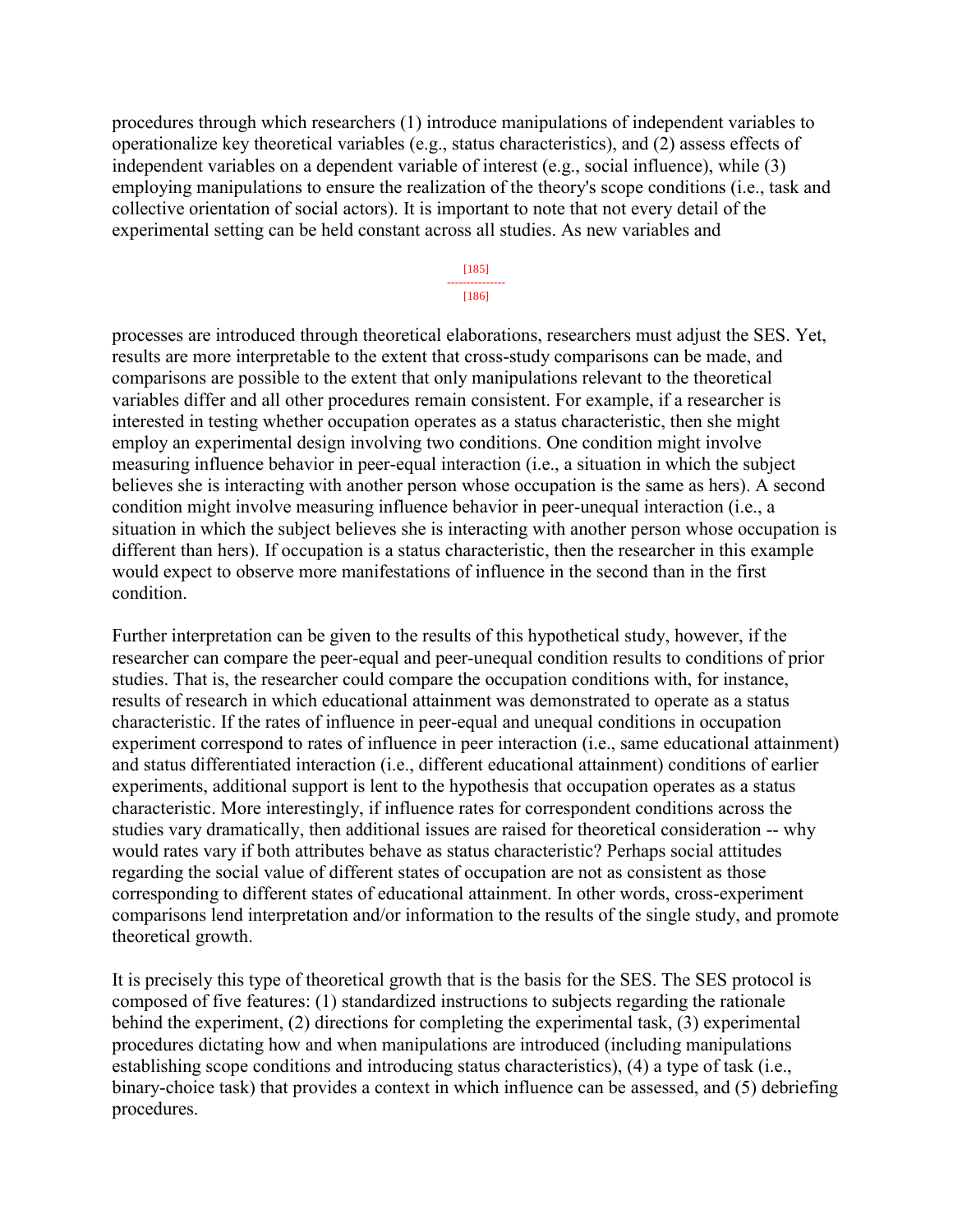#### [186] ---------------

[187]

The SES protocol starts by instructing subjects that they are participating in a study that is designed to test a "newly discovered skill" ("Contrast Sensitivity Ability," "Meaning Insight Ability," or "Spatial Judgment Ability"). They are advised that the skill is unrelated to known abilities, like mathematical competence or artistic ability. This is an important instruction developed to ensure that subjects will not have prior beliefs about the skill and that their behavior in the setting will reflect expectations resulting from experimental manipulations (and not theoretically irrelevant prior beliefs).

The next set of instructions introduces subjects to a "partner" with whom they will be working on a task to test the newly discovered skill. Subjects do not see their partner (an important facet of control for visual factors that may affect status), but do receive descriptive information indicating that their partner occupies a higher, lower, or equal status position relative to themselves along some attribute. For example, if the subjects are first-year undergraduate students and the theoretical status variable of interest is educational attainment, then the subjects might receive information indicating that their partner is a graduate student (higher status than themselves), high school student (lower status than themselves), or a first-year undergraduate student (equal status to themselves). $3$ 

Following the introduction of the partner, the instructions describe the task to the subjects. The task involves a series of binary-choice problems, with each problem representing an experimental trial. Two tasks characterize most of the experimental research using the SES: "Contrast Sensitivity" and "Meaning Insight." For the Contrast Sensitivity task, subjects choose which of two arrays of black and white rectangles has the most white area. In reality, the arrays have nearly equal amounts of black and white. For the Meaning Insight task subjects choose which of two words from a purportedly primitive language is closest in meaning to an English word with which they are presented (e.g., Webster 1977). Instructions advise subject that for every task, one alternative is correct and one is incorrect. This instruction operationalizes one of the scope conditions of status characteristics theory, task orientation. Subjects are advised that for each problem they will make an initial choice regarding the correct answer without any help from their partner. After they have made this initial choice, their partner will be told of their initial choice, and they will find out their partner's initial choice. Then subjects make a final choice. Subjects are not given information about their partner's final choice and are not told whether their final choice was correct.

In earlier experiments using the SES, subjects communicated their choices by pressing buttons on a console corresponding to the alternative they selected. They received feedback regarding their partner's initial choice (and their own) through lights on a panel indicating their own and their partner's initial choice. This is handled through an Interaction Control Machine (ICOM, for a description, see Cronkite, Cook, and Wagner 1974). In more recent experiments, subjects communicate their choices by either typing a number corresponding to an alternative or clicking a mouse on a button on the computer screen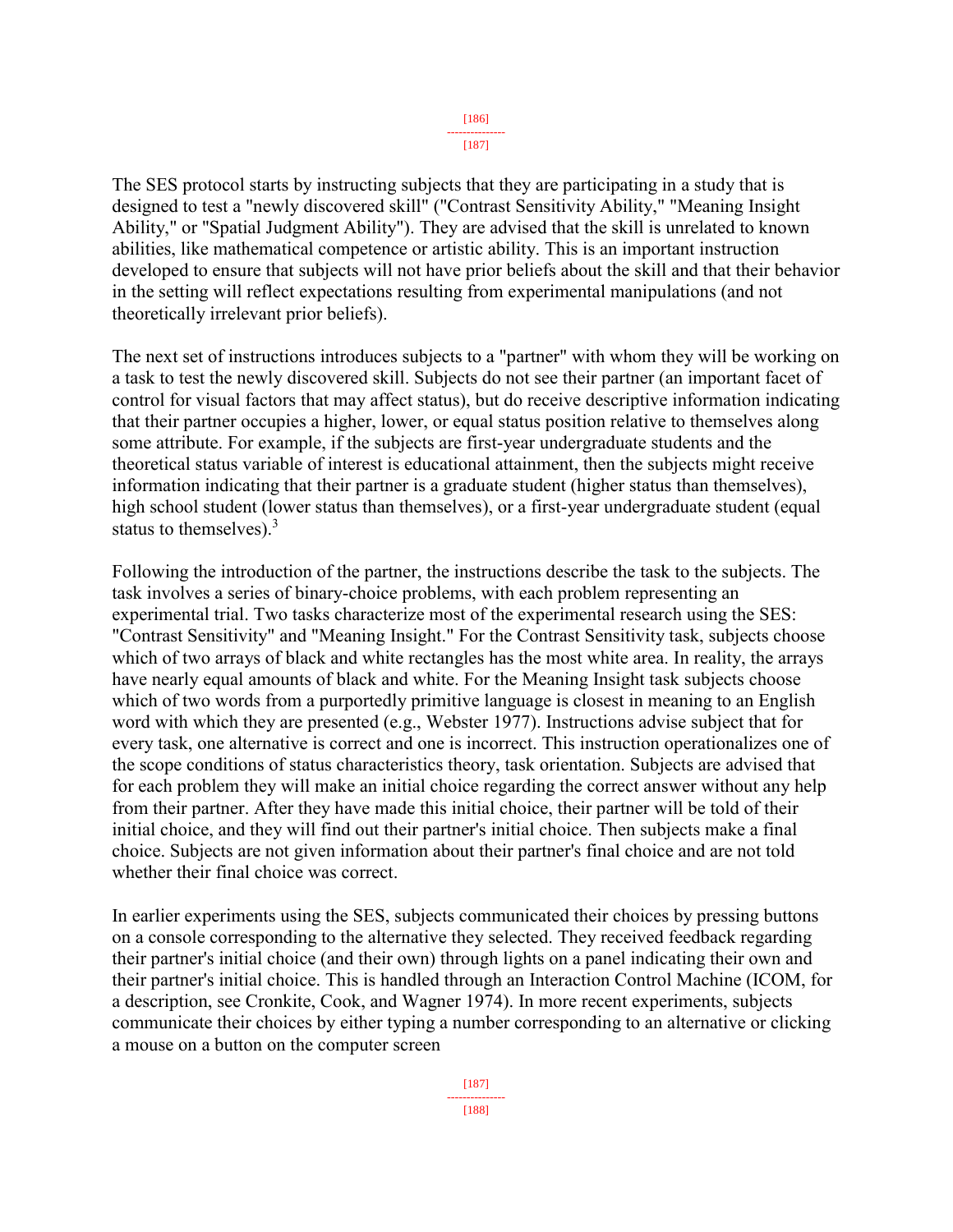corresponding to the alternative they have chosen. They receive feedback regarding their partner's initial choice (and their own) through text displayed on their computer screen. It is important to note, however, that there are two variants of the protocol used in this setting that convey feedback in different ways. In one variant (e.g., Foschi 1996), subjects are advised which choice their partner made along with the statement that the partner "Disagrees" or "Agrees" with the subject (depending on the trial). In the other variant (e.g. Troyer 1999), subjects are only advised which choice their partner made. As I will later describe, this relatively subtle protocol difference may have effects on the realization of scope conditions, and thus, rates of social influence.

The feedback conveying the partner's initial choice represents a manipulation that sets the stage for an examination of influence. The experimenter manipulates the feedback to reflect that the partner has made either the same initial choice as the subject or a different initial choice than the subject. Usually different initial choices are indicated for about 80% of the trials. These trials are referred to as "critical trials" because influence behavior can be operationalized at these points in the SES. If subjects do not alter their initial choices in the binary choice problem, this is recorded as a "stay" response. Staying with one's own initial choice corresponds rejection of the other's influence, while altering one's choice on the binary choice problem corresponds to acceptance of the other's influence. Over the critical trials of the experiment, then, the researcher can calculate the proportion of trials in which subjects issue a stay response, P(S), which operationalizes influence behavior.

Before subjects begin working on the binary-choice problems, task and collective orientation are also further manipulated. This occurs through the presentation of scores of individuals and groups, ostensibly from prior research. The scores are labeled to indicate different levels of performance on the task. For instance, in Moore (1968) a score of 32-40 (out of 40 trials) by an individual is designated as "Superior," 22-30 is designated as "Good", 12-20 is designated as "Fair" and a score of 0-10 is designated as "Poor." This reinforces subjects' task orientation by reminding them that there are successful and unsuccessful outcomes, and instills the value of task success over task failure. The subjects also receive information indicating that when individuals have more time and information, then they perform better, which reinforces their collective orientation. For instance, Moore (1968, p. 54) advised subjects that, "… individuals whose performances are fair or good when they do *not* have additional time and information are frequently capable of attaining *superior* performance when they *do* have this additional time and information." The "additional information" is the initial feedback regarding the partner's choice. The appropriateness of using this information is emphasized by telling subjects that they should not hesitate to make a different final choice, if the information they receive from their partner helps them make a correct final choice.

> [188] --------------- [189]

It is notable that the manner in which the scores are conveyed has varied across versions of the SES. Moore (1968) displayed the scores for individual performance on a chart in the room in which subjects worked. Wagner, Ford, and Ford (1986), showed subjects charts with the scores on a video monitor that was accompanied by an audio commentary describing the different scores. These researchers also showed subjects charts of group scores that clearly indicated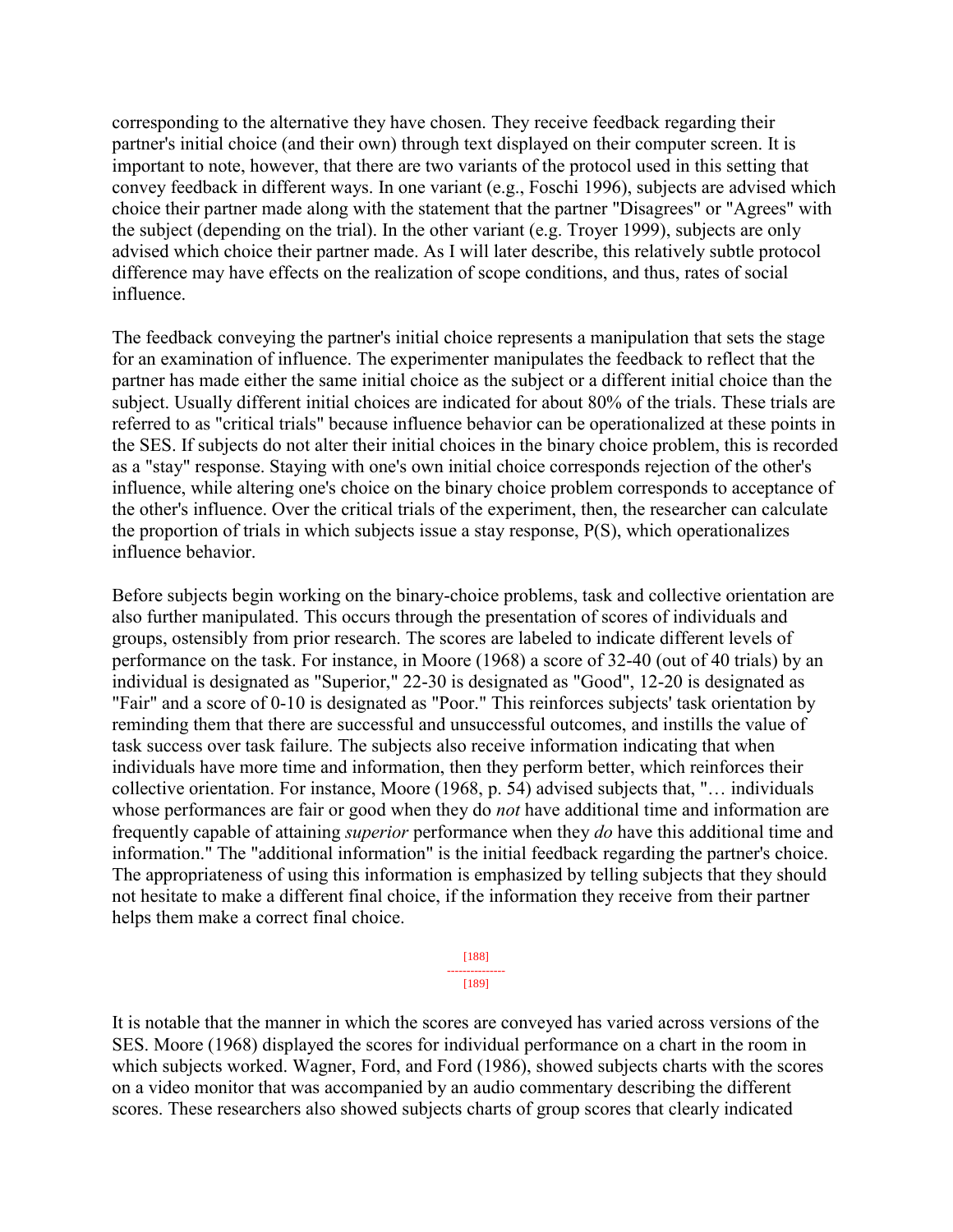higher performance levels by groups than individuals. Troyer and Younts (1997) and Lovaglia and Houser (1996), conveyed individual scores to subjects via a computer terminal, along with text briefly describing the fact that groups outperform individuals (though group scores were not displayed). Since the protocol components related to individual and group performance correspond to scope manipulations, variations like these may affect the realization of critical scope variables, and hence, status-organizing processes and influence outcomes.

Ideally, as many aspects of the protocol as possible should be retained in an experiment testing status characteristics theory's arguments. The only alterations made should be ones that correspond to conceptual variables. So, for instance, in the educational attainment example described above, only the status variable introduced (in this example, educational attainment) should vary; all other procedures should correspond to the protocol. Thus comparisons between the current experiment and previous research can be made, and differences between the studies can be more reasonably interpreted in terms of the conceptual variables that are introduced and manipulated.

As I noted earlier, the benefits of using a standardized protocol may be further enhanced if baseline conditions are incorporated in the experimental design. In a baseline condition, correspondence to the SES protocol should be high and no new manipulations should be introduced. This allows researchers to examine their results in comparison with results of previous research involving baseline conditions. Such a comparison affords the opportunity to adjust procedures and/or alert the researcher to any discrepancies that may threaten the integrity of the experiment as well as analysis and interpretation of study results. The combination of a baseline condition and careful adherence to as many aspects of the SES as possible lends interpretability and efficiency to the experiment.

Not all research within SCT, however, has systematically included a baseline condition against which the setting and experimental conditions can be independently explored and interpreted. All too often, for instance, resources available (i.e., assistants, subject pay, project timelines) make it difficult to include baseline conditions, which may not be necessary in order to test hypotheses related to proposed theoretical variables of interest. Furthermore, research that has included baseline conditions has not always systematically investigated baseline results that deviate from results obtained in prior research testing status characteristics theory. Finally, as alluded to above, in recent years the interpretation of research findings has been further complicated by seemingly subtle variations in the protocol.

> [189] --------------- [190]

The implications of variations in the SES protocol become clearer when tools related to formal modeling of status-organizing processes are used. Because SCT has relied on a standardized research protocol over the years, researchers have amassed a large body of commensurable empirical results. Meta-analyses of these studies have led to formal models of status-organizing processes (e.g., Berger, Fisek, and Norman 1977; Fisek, Norman, and Nelson-Kilger 1992; Fox and Moore 1979). These models allow researchers to make concise predictions of rates of influence behavior in experiments using the SES. In particular, the Fisek et al. (hereafter, FKN) developed a model that allows researchers to generate *a priori* estimates of P(S) values for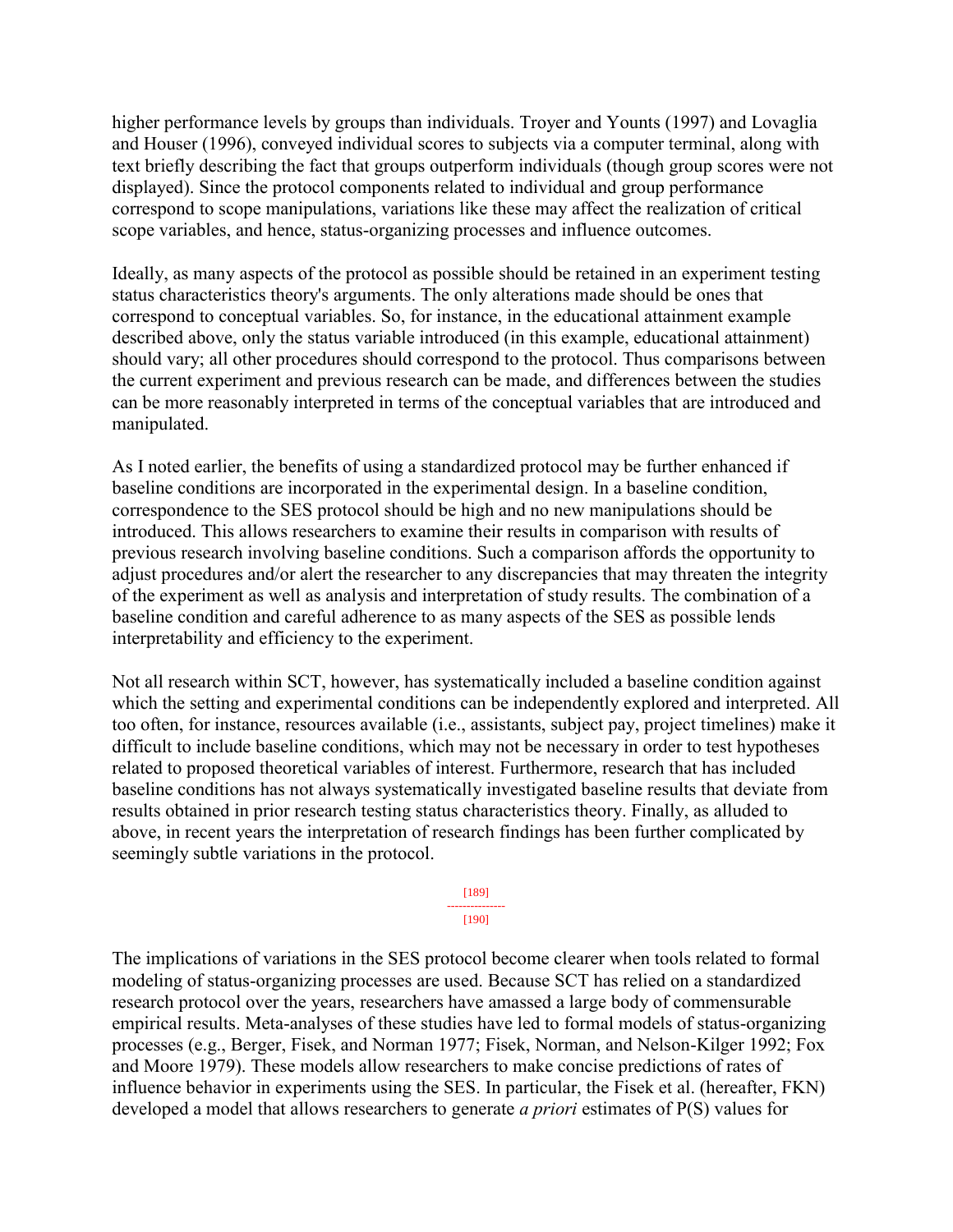experimental studies using the SES. For example, according to their model, when actors are status equals, we expect P(S) values of about .64. When actors differentiated with respect to one diffuse status characteristic (whose relevance to the task has not been explicitly established), then the FKN model yields P(S) estimates of about .68 for higher status actors and .59 for lower status actors. Thus the FKN model affords researchers the opportunity to examine their results in light of prior research (given that the FKN model that generates the estimates is derived from prior research). To date, though, systematic use of the estimates has not been evident in published results of status characteristics theory experiments using the SES. An examination of recent research, however, in light of the FKN estimates reveals departures from predicted outcomes. More specifically, recent research findings indicate lower P(S) values than those predicted by a model employing the FKN parameter estimates. Table 1 provides observed P(S) values from five recent studies as well as the estimated P(S) values based on the FKN model.

|                            |                              | $P(S)$ Values<br>(Fisek et al. (1992) Estimates in Parentheses) |                                    |                                  |
|----------------------------|------------------------------|-----------------------------------------------------------------|------------------------------------|----------------------------------|
| <b>Study</b>               | <b>Status Characteristic</b> | <b>Peer Interaction</b>                                         | High - Low <sup>a</sup><br>$(p-0)$ | Low-High <sup>b</sup><br>$(p-o)$ |
| Foschi (1996)              | Gender                       | .55 <sup>c</sup><br>(.64)                                       | .66<br>(.68)                       | .47<br>(.59)                     |
| Lovaglia & Houser $(1996)$ | Year-in-School               | .55 <sup>c</sup><br>(.64)                                       | .59<br>(.68)                       | .51<br>(.59)                     |
| Houser A (1997)            | Disability                   | .43<br>(.64)                                                    | .56<br>(.68)                       | $---d$<br>(.59)                  |
| Houser B (1997)            | Disability                   | .48<br>(.64)                                                    | .58<br>(.68)                       | $---d$<br>(.59)                  |
| Troyer & Younts $(1997)$   | Year-in-School               | .54 <sup>c</sup><br>(.64)                                       | .60<br>(.68)                       | .48<br>(.59)                     |

**Table 1.** Observed and Estimated (PS) Values for Selected Condition from Five Recent SCT Experiments Involving a Single Diffuse Status Characteristic

**Note.** The relevance of the diffuse status characteristic to the task outcome was not explicitly established in the instructions to subjects in any of the above experiments. Houser A (1997) and Houser B (1997) are two separate experiments reported in Houser (1997). In all studies except Foschi, subjects were female undergraduates. Subjects in Foschi (1996) were male (in the High-Low interaction condition) or female (in the Low-High interaction condition).

<sup>a</sup> "High-Low" indicates study manipulations led subject to perceive self as higher status than partner.

<sup>b</sup> "Low-High" indicates study manipulations led subject to perceive self as lower status than partner.

<sup>c</sup> Peer interaction condition was not included; value is estimated from mirror-image conditions.

<sup>d</sup> Condition was not included in study.

```
[191]
```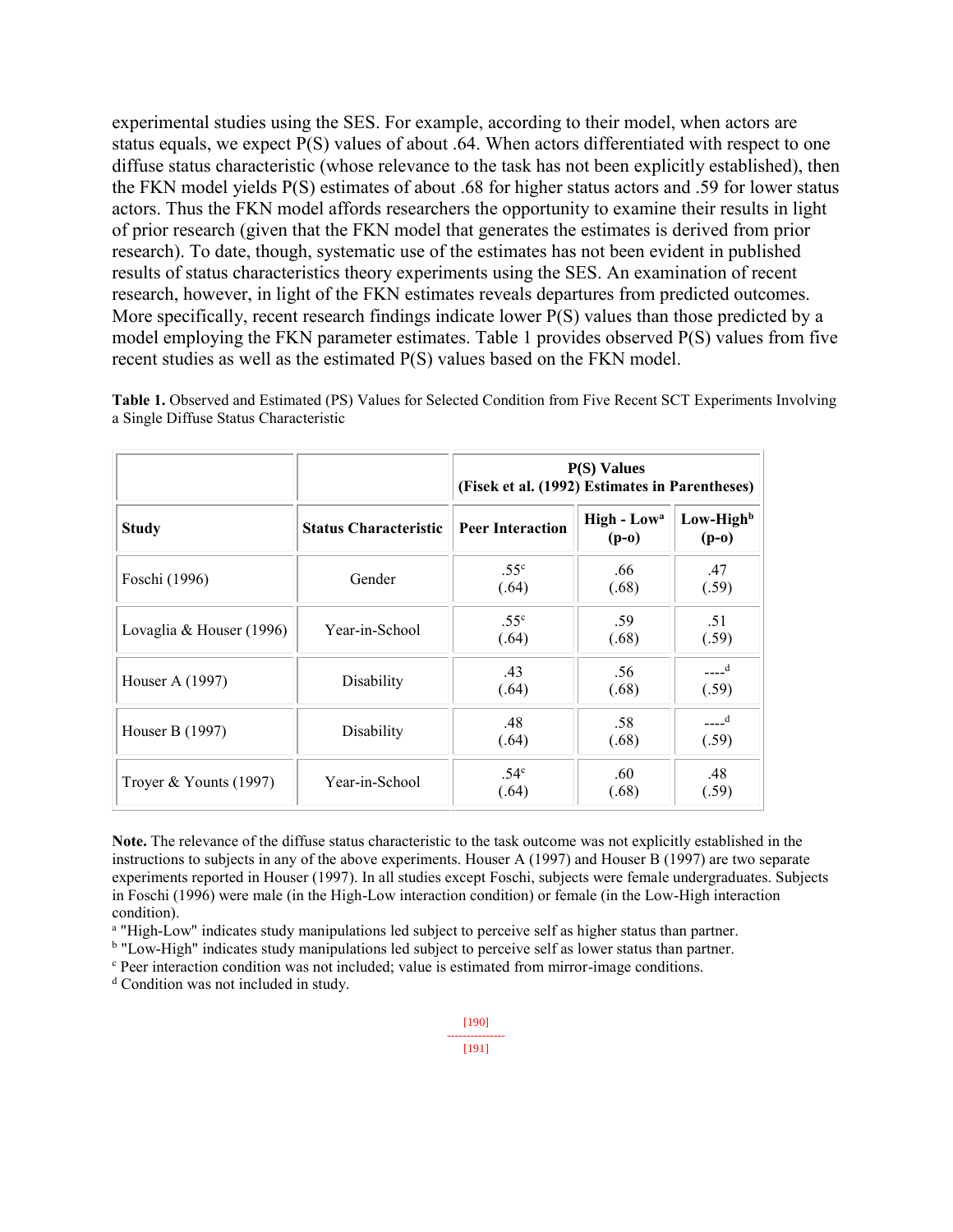As indicated in this table, each condition in these studies generated lower P(S) values than the Fisek et al. model predicts. Each study, although based on the SES, included subtle protocol variations. For instance, Foschi, who is interested in exploring the effects of status variables on standards for performance did not include information on scores received by actors in previous studies. As noted above, conveying scores represents a common manipulation intended to evoke task orientation and collective orientation among actors. Lovaglia and Houser (1996), Houser A and B (1997), and Troyer and Younts (1997) did include information on scores, but in an abbreviated form. Another important feature of the studies in Table 1 is that they all relied on the method of feedback regarding the partner's initial choice in which differences between subjects and their partner in initial choices were labeled as "disagreements." How might such variations affect status-organizing processes? In the next section, I explore the theoretical implications of these protocol variations for the status-organizing processes posited by SCT.

# **THEORETICAL IMPLICATIONS OF PROTOCOL DIFFERENCES FOR STATUS-ORGANIZING AND SOCIAL INFLUENCE PROCESSES**

The protocol components related to individual vs. group scores and feedback representing the partner's intial choice may affect both task and collective orientation among study subjects. First, the extended discussion of scores and performance levels may generate an enhanced sense among subjects that they are working on a task that has known success and failure outcomes. By "enhanced" I mean that subjects may find the notions of success and failure on the task more salient and more enduring. As such, we might expect that subjects would search more closely for cues that will enhance performance. One such cue is status information. Thus, we might expect status differences to become more salient to the extent that instructions make task outcomes salient. For higher status subjects, this may lead to higher P(S) values as they would less readily succumb to the influence of a lower status partner (who, from a theoretical standpoint, might lead the subject toward task failure). Note, however, that by the same logic, the P(S) values for lower status subjects should be depressed. That is, for lower status subjects the heightened task orientation should lead them to yield more readily to a higher status partner (who, from a theoretical standpoint, might lead the subject toward task success). When less emphasis is placed on scores, by corresponding logic, we would expect status differences to be less salient. The result would be a regression towards peer-interaction (i.e., P(S) moving toward .64). In this situation, the P(S) for higher status actors should be lower and the P(S) for lower status actors should be higher, compared to a situation in which scores receive more emphasis.

#### [191] --------------- [192]

Second, we might also expect that if an explicit and detailed comparison is made between individual and group scores (as in Wagner, Ford, and Ford 1986), then an effect on collective orientation will be evident. Such a manipulation clearly emphasizes that improved performance results from considering another's input. To the extent that this feature of the protocol is emphasized, we would expect subjects to attend more closely to their partner. The result should be detectable in a heightened level of collective orientation. Collective orientation, in turn, may affect P(S) values by making the partner and the partner's potential contributions to the task more salient. As with task orientation, we would expect this to generate a higher P(S) value for higher status subjects (who will find the lower status of their partner more salient) and a lower P(S)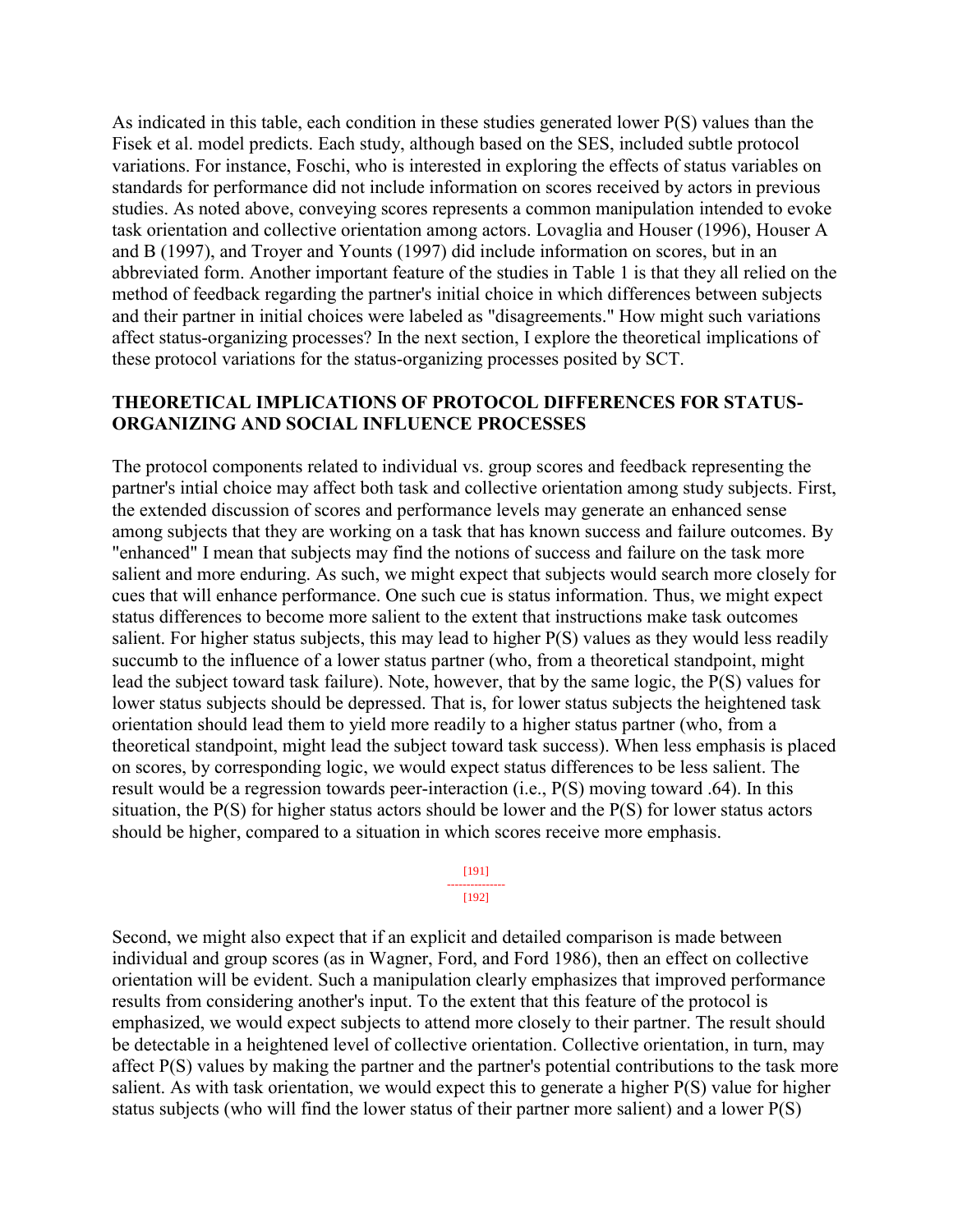value for lower status subjects (who will find the higher status of their partner more salient). When the contrast between individual and group performance receives less emphasis, then we would expect reduced collective orientation. Collective orientation may provide actors with a point of reference from which they gauge their own behavior. In the absence of this reference point, actors may engage in a more random pattern of responses, leading to P(S) values regressing toward .50 for both higher and lower status actors.

Third, the form that the feedback takes regarding the partner's initial choice may affect the task and collective orientation of subjects. When a subject's partner is explicitly portrayed as disagreeing, this may elicit a powerful chain of responses from the subject. Initially, it may cue an actor to the task context of the interaction (leading to a heighten task orientation). Additionally, it may cue an actor to attend more to the other from whom the disagreement is arising (leading to a heightened sense of collective orientation). As I have argued, heightened task and collective orientation are likely to increase the search for and salience of status information. Furthermore, the declaration of a disagreement may lead an actor to view the partner as possessing more task ability than otherwise. That is, a statement of disagreement may act as a status cue (e.g., Berger, Webster, Ridgeway, and Rosenholtz 1986) leading both higher and lower status subjects to view their partner as more competent than they would if such an assertion was not made. The result would be an increased tendency to accept the partner's input, leading to a reduced P(S) among both higher and lower status subjects.

> [192] --------------- [193]

### **EMPIRICAL INVESTIGATION OF VARIATION IN PROTOCOL ON TASK ORIENTATION, COLLECTIVE ORIENTATION, AND SOCIAL INFLUENCE**

To assess how variations in the SES protocol affect the scope conditions and social influence outcomes described in SCT, I conducted two experiments. I modeled the protocol for my experiments after the protocol used in Wagner, Ford, and Ford (1986). In their study, Wagner, Ford, and Ford were interested in studying the effects of disconfirmation of established genderbased expectations. For this project, gender was the status characteristic of interest, with females representing the lower status state and males representing the higher status state. Wagner, Ford, and Ford conducted two experiments, one involving female subjects, the other involving male subjects. In both experiments, subjects initially completed a "One-Pattern Contrast Sensitivity Task" alone. This task required that subjects indicate whether a single rectangle composed of smaller black and white rectangles contained more white or black area. After completing this task, in the baseline condition of each experiment, subjects went on to complete a second "Two-Pattern Contrast Sensitivity Task," ostensibly with a partner without any information regarding their performance on the first task. In a second condition, subjects received confirming information such that lower status subjects were advised that they had received lower scores on the initial task than their higher status partners; and higher status subjects were told that they had received higher scores than their lower status partners. In a third condition, subjects received disconfirming information: higher status subjects received lower scores on the initial task than their lower status partners and lower status subjects received higher scores on the initial task than their higher status partners. The protocol that Wagner, Ford, and Ford used included (1) extensive discussion of the performance standards (including detailed comparisons of individual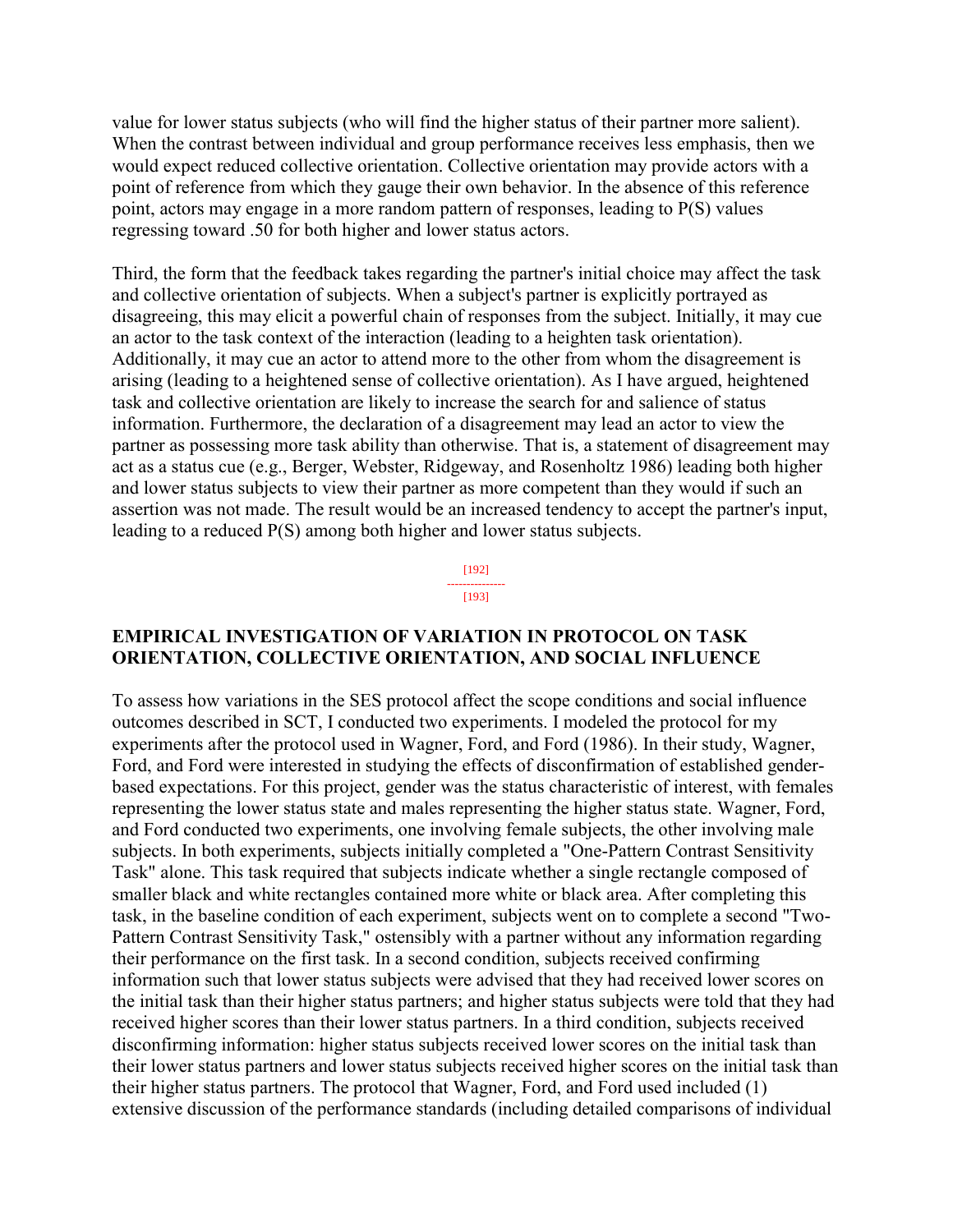vs. group scores) and (2) unlabeled feedback regarding their partner's initial choice on the joint task (i.e., there was no explicit "disagree" or "agree" label attached to the partner's initial choice). Subjects completed 25 trials of the Contrast Sensitivity Task, of which 20 were pre-programmed so that the partner's initial choice would be opposite the subject's.

I used features of the protocol employed in the baseline conditions of Wagner, Ford, and Ford (1986) as the baseline conditions for my study of the effects of variations in the protocol. A total of ninety second-year undergraduate students were recruited to voluntarily participate in the study for ten dollars. Like the study conducted by Wagner, Ford, and Ford, one experiment involved males (n=45) and the other involved females (n=45). As described below, there were three conditions in each study. Subjects were randomly assigned within each experiment to one of the three conditions (fifteen subjects per condition in each experiment).

#### [193] ---------------

### $[194]$

In both experiments, subjects interacted in a computer-mediated environment. The dependent variables in which I am interested are P(S) values for higher and lower status actors, as well as degree of task orientation and degree of collective orientation among higher and lower status actors. In addition to the baseline condition (BASELINE), I examined two other conditions, one in which performance standards were only briefly discussed (BRIEF NS) and one in which subjects received explicit feedback that their partner "disagreed" or "agreed" with the subjects' initial choice on the Contrast Sensitivity Task (DISAGREE FB). With respect to the latter condition of my experiments involving males and females, subjects were provided with not only their partner's initial choice, but also a label depicting whether the subject's partner "Agrees" or "Disagrees" with the subject's initial choice. With respect to the former conditions, subjects were given only the following information in text form, which they read on their computer screen:

"When individuals work alone at solving Contrast Sensitivity problems, 0 to 10 is a poor performance, 11 to 15 represents an average performance, and 16 to 25 is clearly a superior performance. Today, you will have additional time and information when working together with your partner to jointly solve Contrast Sensitivity problems. In particular, you will have information regarding your partner's initial choice, which you can review before submitting your final choice. We have found that individuals whose performances are poor or average when they do not have additional time and information are frequently capable of attaining superior performance when they do have this additional time and information."

The first sentence of this passage corresponds to the information regarding performance standards that Wagner, Ford, and Ford  $(1986)$  provided to subjects.<sup>4</sup> The remainder, which provides only a generalization of individual vs. group outcomes as opposed to the detailed information in Wagner, Ford, and Ford, is adapted from Moore's (1968) experiment.

The experiments I conducted also differed in another important ways from the Wagner, Ford, and Ford (1986) study. Wagner, Ford, and Ford were exploring the effects of disconfirming evidence on *established* gender-based expectations (i.e., a situation in which gender was explicitly made relevant to task outcomes). Because of this, they provided information to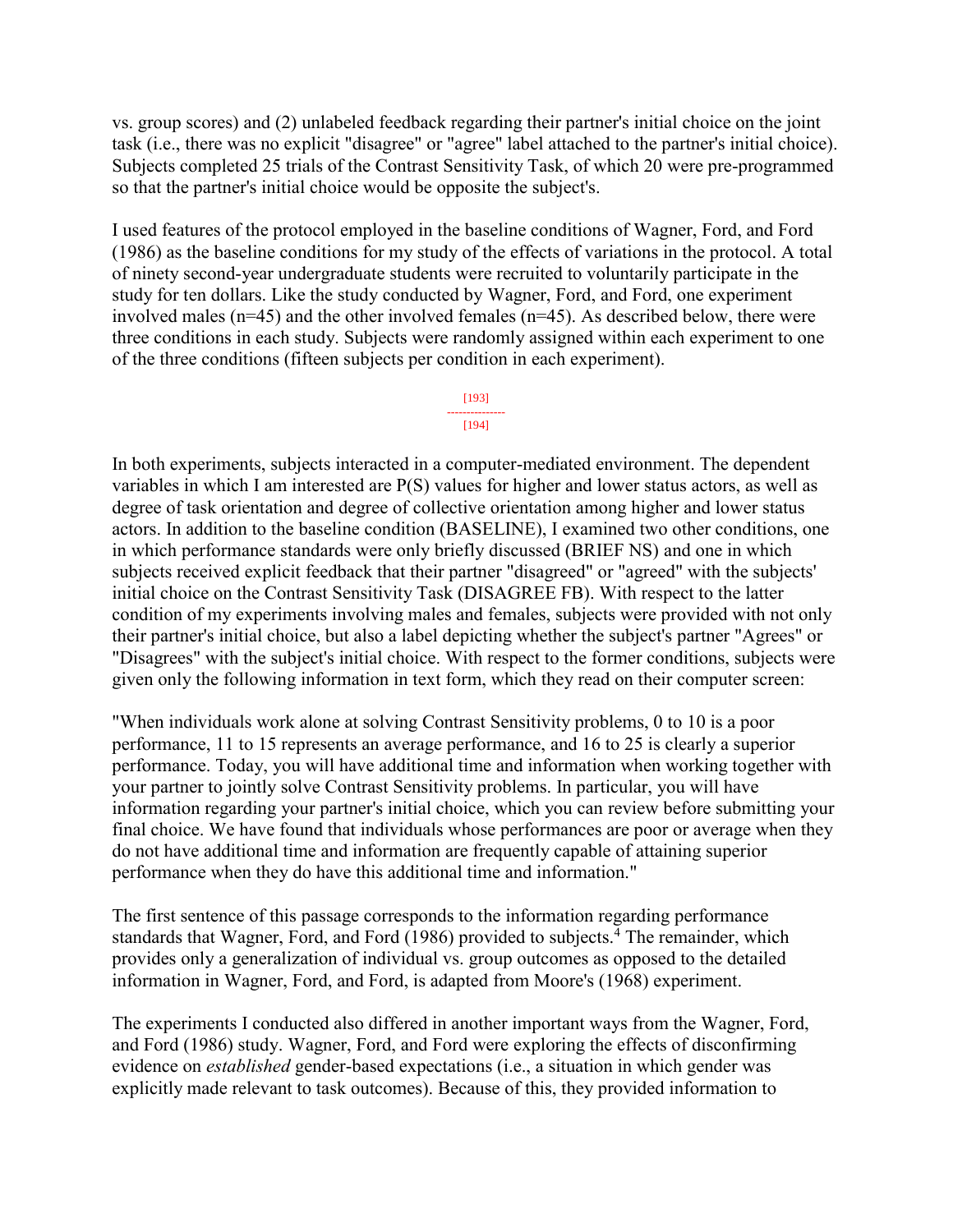subjects in the study instructions indicating that there was established evidence that males were better at solving Contrast Sensitivity Problems than females:

#### [194] --------------- [195]

"Second, one of the most interesting findings to emerge from previous studies of Contrast Sensitivity ability is that males generally are far more accurate at solving Contrast Sensitivity problems than are females. Contrast Sensitivity may in fact be a gender based ability. That is, whether you have high or low levels of Contrast Sensitivity may be dependent upon your sex or gender. Social scientists are not sure why males seem to have higher levels of Contrast Sensitivity, although some social scientists believe that the difference is probably due to different socialization experiences -- for example, the different kinds of academic skills that are emphasized in the educational paths that are open to men as compared to the traditional paths open to women. While we do not understand the reasons for this fully we do know that this difference does exist." (Excerpted from protocol for experiments conducted by Wagner, Ford, and Ford (1986).)

This passage was omitted from my experiments (as were any references to it in the remainder of the protocol), since I was not interested in studying *established* status expectations. All other components of the instructions to subjects leading up to the Contrast Sensitivity Task followed (verbatim, wherever possible) the protocol of Wagner, Ford, and Ford (1986). After subjects completed 25 trials of the Contrast Sensitivity Task, they filled out a questionnaire. Two items on the questionnaire operationalized subjects' task and collective orientation. For task orientation, subjects were asked to indicate the extent to which they cared whether they and their partner obtained the correct answers to the Contrast Sensitivity Task (8-point response scale: 1 = "I Did NOT Care if WE Had the Right Answers,"  $8 =$  "I Cared a GREAT Deal that We Had the Right Answers). For collective orientation, subjects were asked to indicate the extent to which they paid attention to their partner's initial choice when working on the Contrast Sensitivity Task (8-point response scale: 1= I Paid NO ATTENTION to My Partner's Input," 8 = I Paid CONSIDERABLE ATTENTION to My Partner's Input).

# **RESULTS**

As indicated in Table 2, these variations in the protocol have some effects on the task and collective orientation of subjects, as well as the P(S) values. The brief discussion of performance scores (common in some more recent research) corresponded to lower levels of task orientation for both higher and lower status subjects, as I have proposed. It did not, however, have the effect of reducing collective orientation, nor did it correspond to reduced P(S) levels, as I suggested.

| 11951 |
|-------|
| [196] |

**Table 2.** Mean Effects of Protocol Manipulations on Task Orientation, Collective Orientation, and P(s) of Higher and Lower Status Actors (Standard Deviations in Parentheses).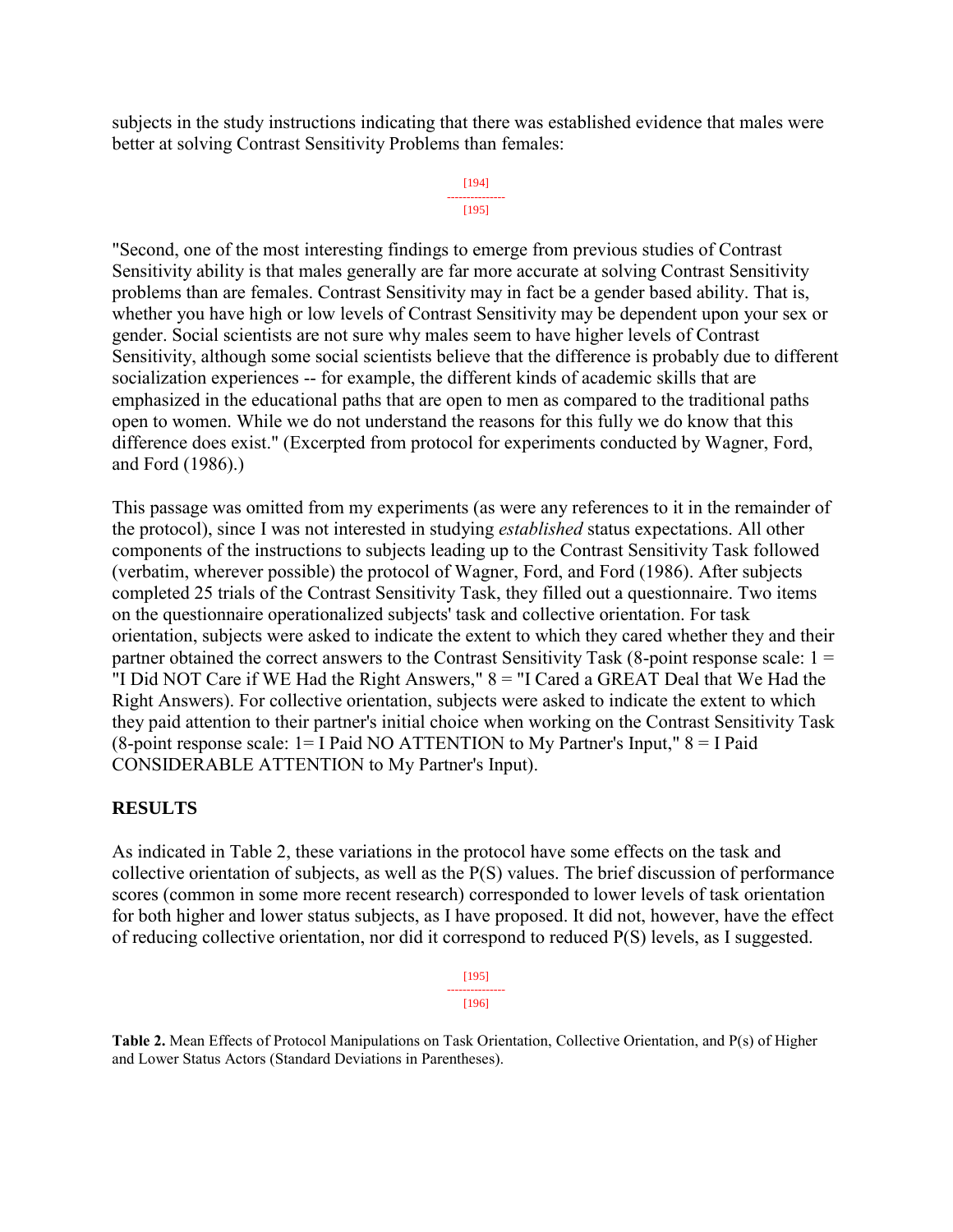|                                                       | Condition            |                      |                      |  |  |  |  |
|-------------------------------------------------------|----------------------|----------------------|----------------------|--|--|--|--|
| <b>Dependent Variable</b>                             | <b>Baseline</b>      | <b>Brief NS</b>      | <b>Disagree FB</b>   |  |  |  |  |
| Experiment I: Higher Status Subjects (Males)          |                      |                      |                      |  |  |  |  |
| <b>Task Orientation</b>                               | 6.600 <sup>a</sup>   | 5.867 <sup>b</sup>   | $6.867$ <sup>a</sup> |  |  |  |  |
|                                                       | (0.986)              | (0.915)              | (0.990)              |  |  |  |  |
| Collective Orientation                                | $6.267$ <sup>a</sup> | $6.067$ <sup>a</sup> | 7.00 <sup>b</sup>    |  |  |  |  |
|                                                       | (0.884)              | (0.799)              | (0.76)               |  |  |  |  |
| P(S)                                                  | $0.650$ <sup>a</sup> | $0.633^a$            | $0.607$ <sup>a</sup> |  |  |  |  |
|                                                       | (0.082)              | (0.084)              | (0.088)              |  |  |  |  |
| <b>Experiment II: Lower Status Subjects (Females)</b> |                      |                      |                      |  |  |  |  |
| <b>Task Orientation</b>                               | 6.667a               | 6.067 <sup>b</sup>   | $6.733^a$            |  |  |  |  |
|                                                       | (0.900)              | (0.884)              | (0.961)              |  |  |  |  |
| Collective Orientation                                | $6.733^{ab}$         | 6.200 <sup>b</sup>   | $6.867$ <sup>a</sup> |  |  |  |  |
|                                                       | (0.884)              | (1.014)              | (0.990)              |  |  |  |  |
| P(S)                                                  | $0.547$ <sup>a</sup> | $0.513^{ab}$         | 0.460 <sup>b</sup>   |  |  |  |  |
|                                                       | (0.103)              | (0.085)              | (0.112)              |  |  |  |  |

**Note.** Means within a row that do not share a common superscript differ at  $p < .05$  on a one-tailed t-test. For each condition of each experiment, n=15.

In contrast, the conditions in which subjects received feedback indicating their partner disagreed with their initial choice did not have the effects on task orientation that I had posited. They did, however, have the effects on both collective orientation and P(S) that I hypothesized. Collective orientation was greater for higher status subjects when they received feedback indicating that their partner disagreed with their initial choice, compared to when they simply viewed their partner's initial choice (which was obviously different). Yet, collective orientation was not significantly different, for lower status subjects in these parallel conditions. It is, however, interesting to point out that the collective orientation for lower status subjects was already high across all conditions. It may be that lower status subjects, who are already aware of their lower competence at the task, are particularly attentive to their partner as they search for information to increase their likelihood of success on the task. In contrast, higher status subjects, who are aware of their superior confidence may place less weight on their partner's input and only attend to it when they encounter unexpected input (e.g., "disagreement") from their partner.

| r. |  |
|----|--|

The disagreement condition clearly yielded the expected effects on P(S) values in the experiment involving lower status subjects. When these subjects were advised that their partner disagreed, they yielded to their partner (i.e., had lower P(S)) with much greater frequency. For higher status subjects, the differences between simply being advised of one's partner's initial choice and being told that the partner "disagreed" (.607 vs. .650) was moderately significant (p=.09). Overall, it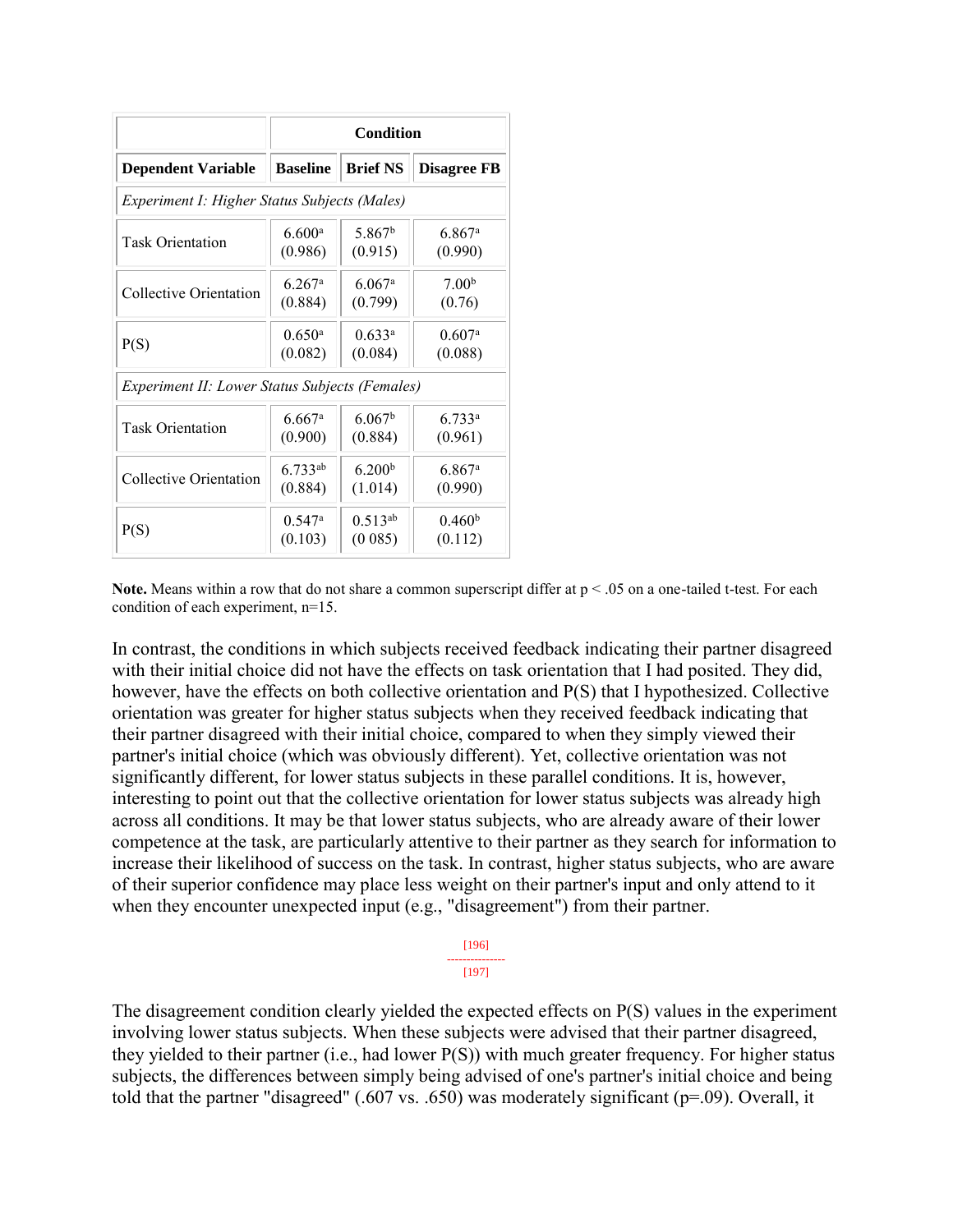seems that this relatively subtle protocol difference may indeed have an impact on subjects' susceptibility to influence.

Table 2 also reveals another interesting outcome. The P(S) values predicted by FKN for higher and lower status actors differentiated on the bases of gender (a single diffuse status characteristic) are .68 for higher status males and .59 for lower status females. While the values in the baseline condition begin to approximate these predicted values, they are still lower than predicted (by about 4% for higher status actors and 7% for lower status actors). This suggests that perhaps one of two other factors, interaction medium and/or shifts in social cultural attitudes over time, may have an effect on status organizing processes (e.g., Troyer forthcoming). The studies on which the FKN estimates are based were conducted in either a face-to-face setting (subjects received instructions verbally from an experimenter in the same room) or in an audio/video-mediated setting (subjects received instructions via a closed-circuit system). In the experiments I conducted, subjects read instructions on a computer monitor. It may be that faceto-face and audio/video media generate heightened task orientation, collective orientation, and/or status salience. Also, it may be that the status effects of gender are not as powerful as they were over 15 years ago (when the experiments FKN used to generate their estimates were conducted). Insofar as status represents the cultural value of an attribute (like maleness or femaleness), it is reasonable to suggest that cultural shifts may lead to corresponding shifts in the status-value of social characteristics. To date, little research has been conducted within SCT to examine how trends in attitudes may relate to status-organizing processes. This unexplained result from the experiments I conducted suggests both methodologically and theoretically interesting avenues of research to pursue.

# **DISCUSSION**

The arguments and empirical evidence that I have offered emphasize the importance of standardization in research and how standardization can facilitate theoretical growth. As I have also noted, however, there are critical junctures in theoretical development and methodological advances that make it both necessary and prudent to adjust a standardized research protocol. A good example of how theory necessitates the adjustment of a standardized protocol is found in work by Foschi on double standards within the expectation states theoretical research program (e.g., Foschi and Foddy 1988; Foschi 1996; Foschi, Lai, and Sigerson 1994). Since Foschi examines the different performance standards that are held for higher and lower status actors, one key component of the standardized experimental setting used in SCT research, information on performance standards (i.e., scores ostensibly based on prior research) that subjects receive, must be omitted. A second example involving the addition of components to the standardized experimental setting is found in research by Wagner, Ford, and Ford (1986). Here, the researchers were interested in exploring the effects of (dis)confirming evidence on established gender-based expectations. To meet this requirement, these researchers added information to the standardized protocol in order to explicitly establish the path of relevance between gender states and performance expectations.

> [197] --------------- [198]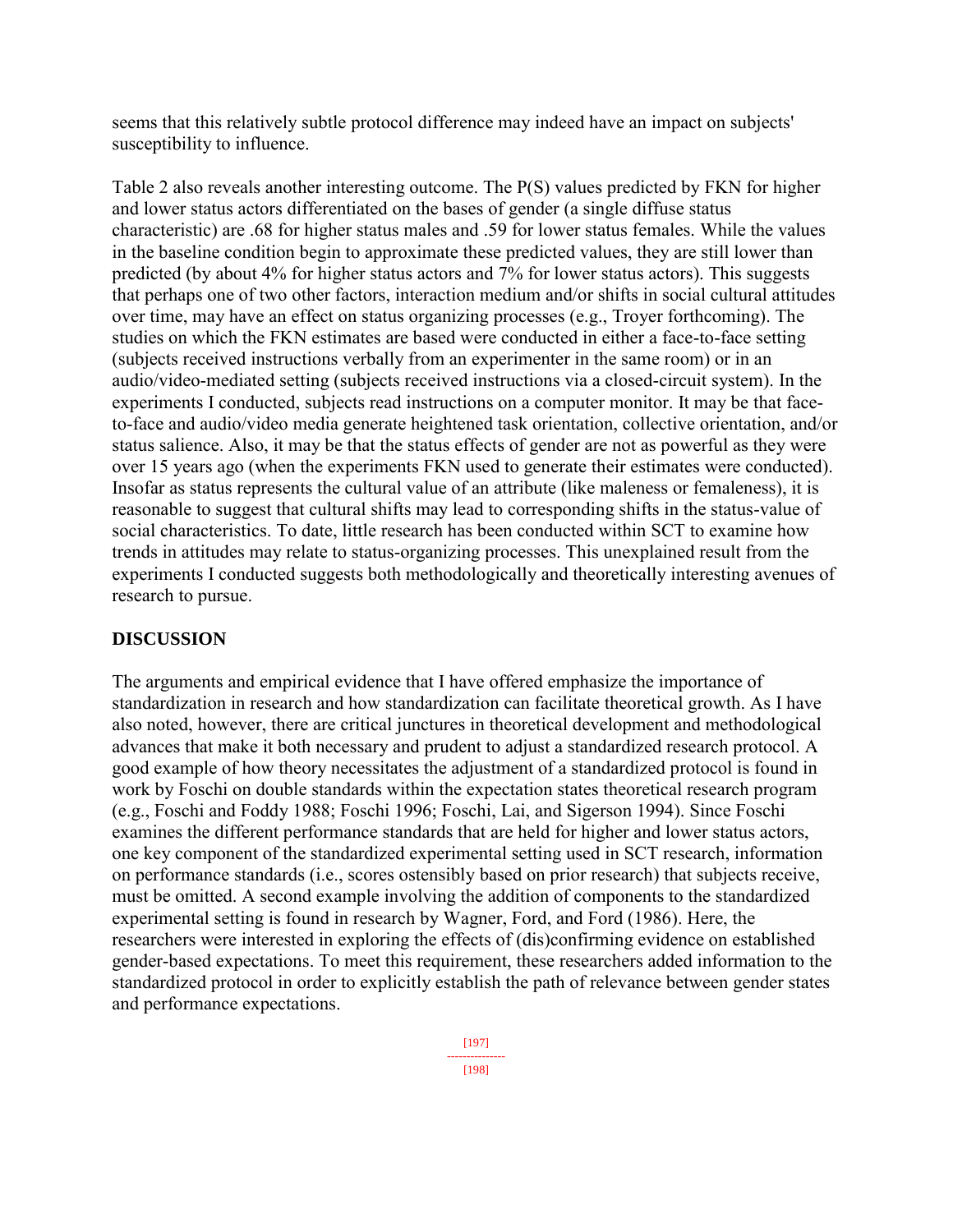Also, advances in computer technologies can lend many advantages to experiments. For instance, computer technologies can make data collection more efficient and reliable, and can engender greater degrees of control over extraneous factors (e.g., Cohen 1988). Retaining old technologies in order to preserve the standardized protocol is neither necessary nor prudent. With careful attention to and testing of new technologies, the advantages of more efficient technologies can be realized at no theoretical cost.

In summary, features of a standardized research protocol corresponding to a theoretical research program are not unchanging. Yet, theoretical development will be more efficient if protocol changes are made incrementally and with attention to existing features of the research protocol (and the rationale behind their inclusion). Moreover, pilot testing of alterations to the protocol and the inclusion of baseline conditions wherever possible will also facilitate the interpretation of results, thereby promoting theoretical growth.

Additionally, as I have suggested here, it may be worthwhile for researchers to pay special attention to the effects that seemingly subtle protocol changes have on the scope conditions of a theory. The experiments I described indicated that seemingly subtle changes elicited significant differences in outcome variables and in the extent to which scope conditions were realized. This result corresponds to an important insight of Foschi (1997) that scope conditions are themselves theoretically interesting variables. Subtle shifts in the protocol may generate significant shifts in both the scope conditions and outcome variable (P(S)).

In conclusion, systematic theorizing and standardized research methods can contribute significantly to our understanding of social psychological processes. As new theoretical and methodological advances are made, however, it will be important to exercise caution in the adaptation of existing protocols. By carefully exploring the effects of changes to standardized protocols, net of the effect of theoretical variables of interest, we will generate clearer more interpretable results, and perhaps shed insight on new theoretical avenues to explore as I have attempted to do here.

# **ENDNOTES**

**1.** Some of the ideas represented in this paper were presented at the Conference on Theory Development and Theory Testing in Group Conferences (Vancouver, British Columbia, Canada, August 1998). Conference participants, in particular, Martha Foschi, Jane Sell, David G. Wagner, and Murray Webster, Jr. offered several useful insights that helped me develop this project. Additionally, I am grateful to the anonymous reviewer and editor who also contributed key suggestions that improved this paper.

> [198] --------------- [199]

**2.** The summary of the standardized experimental setting (SES) presented here is drawn primarily from Berger and Zelditch (1977); Cronkite, Cook, and Wagner (1974); Moore (1968); as well as discussions with Joseph Berger, David G. Wagner, and Murray Webster, Jr. I am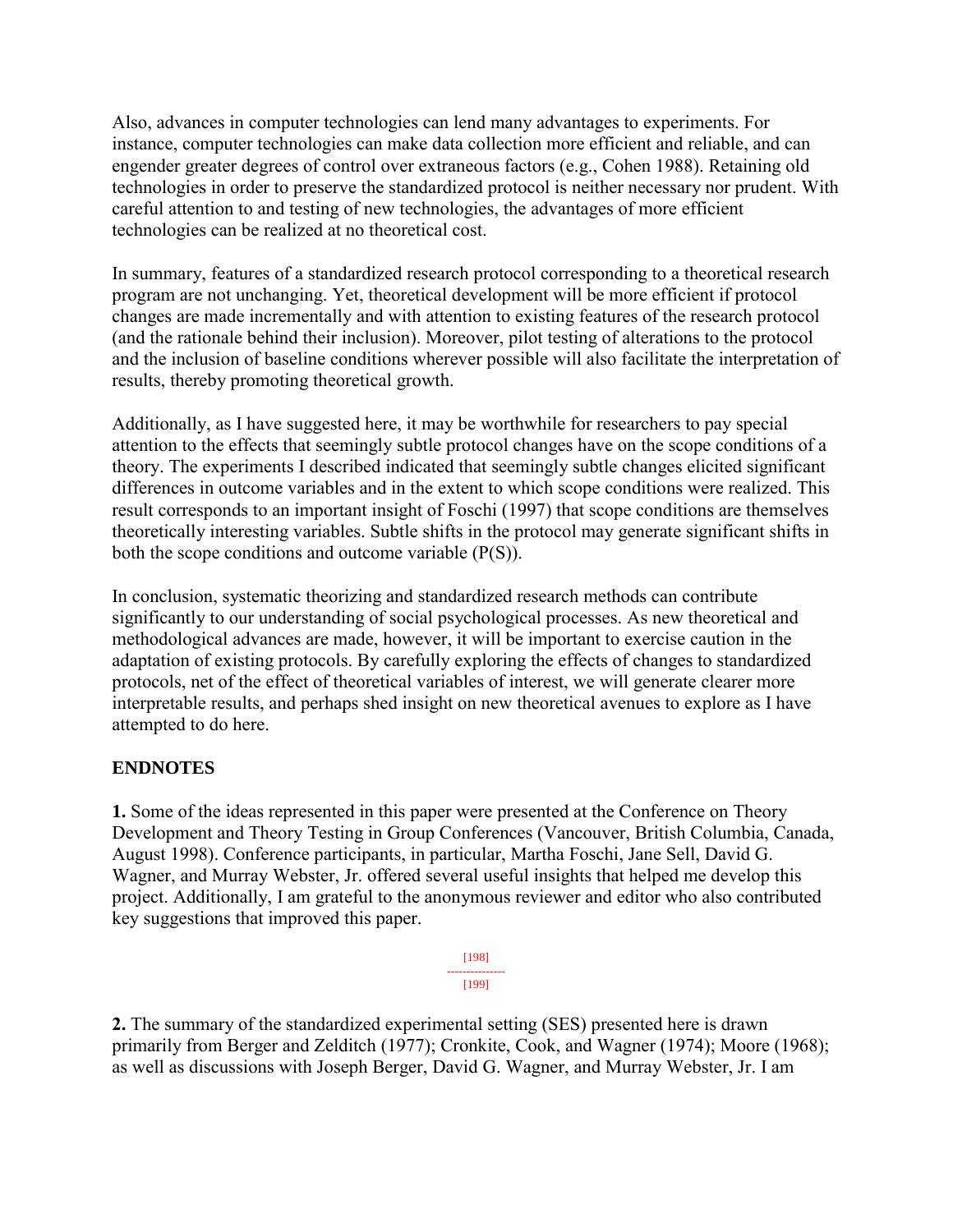grateful for their insights and advice. Of course, any errors or oversights in the presentation are my own.

**3.** Over the years, the medium through which the SES has been administered has varied from face-to-face situations (in which the experimenter delivers the instructions in-person), to an audio/video mediated situation (in which the subject receives instructions over a closed-circuit audio/video system), to recent computer-mediated situations (in which the subject reads instructions and information on a computer screen). Clearly, the medium through which an experiment is administered may have important effects on the operationalization of key variables, and thus key theoretical processes. In this paper, however, I focus on the effects of the instructions themselves and how variations in those instructions may affect theoretical processes. Nonetheless, the study of effects of experimental medium represents an important consideration for researchers (e.g., Troyer forthcoming; Troyer 1998; Troyer and Kalkhoff 1999).

**4.** The omitted remainder of the passage states, "Individuals can improve their scores substantially if they are given the opportunity to see another person's initial choice before having to make a final decision. In this situation, we are interested in seeing how well you can work together as a team. When people work together as partners, it has been found that a team score falling between 0 and 26 constitutes a very poor team performance; a team score of 27 to 32 is a below average performance; scores of 33 to 40 represent an average team performance; 41 to 47 points represents an above average score; and 48 to 50 out of a possible 50 is a superior team performance. As you can see from these standards, it has been demonstrated that teams working together are able to perform more effectively than two individuals working independently. For example, individuals with average ability working together migh each get between 11 and 15 for a total score falling between 22 and 30. However, as the team results show, the average team score is quite a bit higher --between 33 and 40. This is because two people working together as a team and exchanging information with each other can do better than two individuals working alone." (Excerpted from the protocol used in the experiments conducted by Wagner, Ford, and Ford (1986).)

> [199] --------------- [200]

# **REFERENCES**

Aronson, Elliot, Phoebe C. Ellsworth, J. Merrill Carlsmith, and Marti Hope Gonzales. 1990. *Methods of Research in Social Psychology*. New York: McGraw-Hill.

Berger, Joseph, Bernard P. Cohen, and Morris Zelditch, Jr. 1972. "Status Characteristics and Social Interaction." *American Sociological Review*. 37:241-255.

Berger, Joseph, Bernard P. Cohen, and Morris Zelditch, Jr. 1966. "Status Characteristics and

Berger, Joseph, M. Hamit Fisek, and Robert Z. Norman. 1977. "Status Characteristics and Expectation States: A Graph-Theoretic Formulation." Part II in Joseph Berger, M. Hamit Fisek,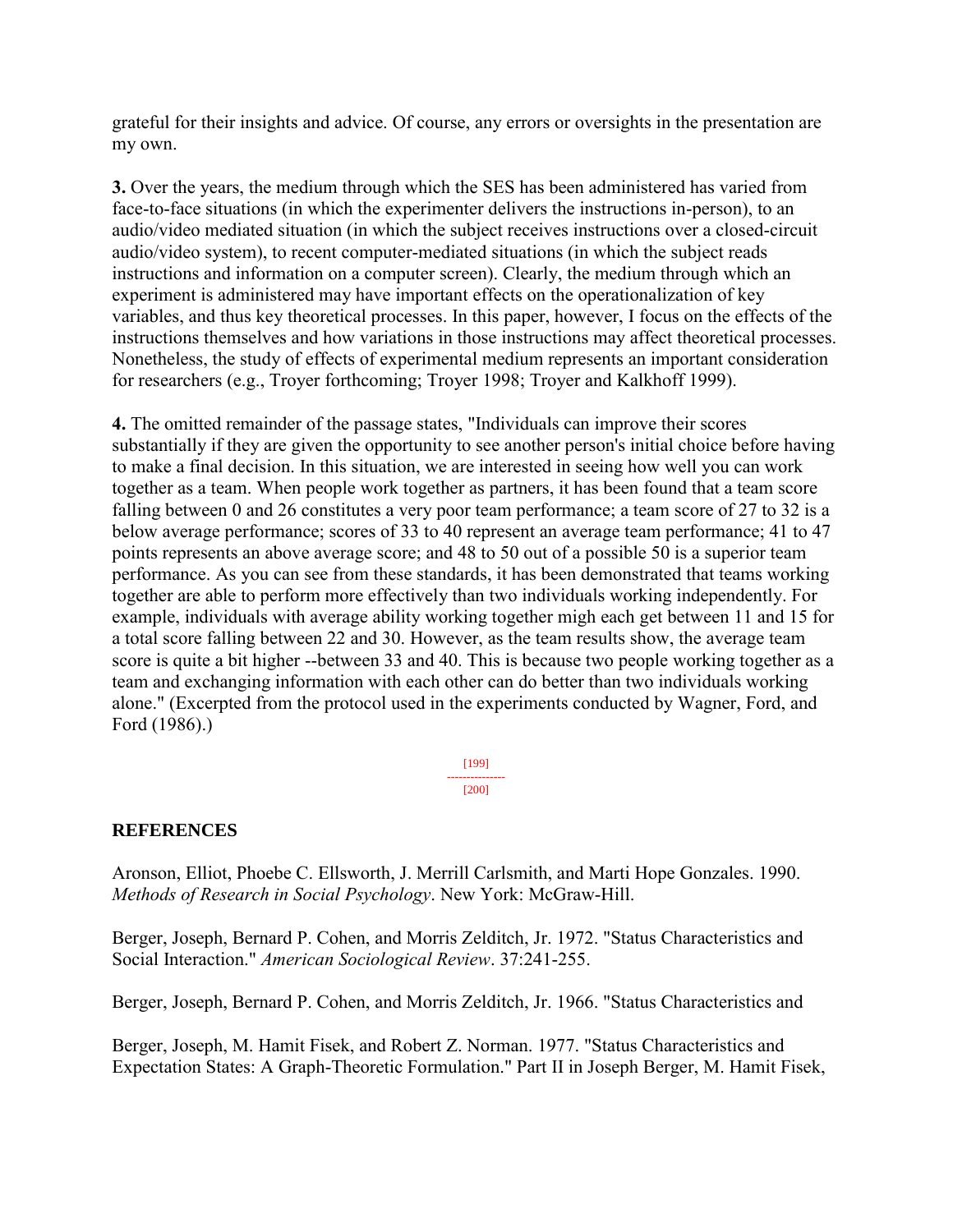Robert Z. Norman, and Morris Zelditch, Jr. (Eds.), *Status Characteristics and Social Interaction*. New York: Elsevier.

Berger, Joseph, M. Hamit Fisek, Robert Z. Norman, and Morris Zelditch, Jr. 1977. *Status Characteristics and Social Interaction: An Expectation States Approach*. New York: Elsevier.

Berger, Joseph, Susan J. Rosenholtz, and Morris Zelditch, Jr. 1980. "Status Organizing Processes." *Annual Review of Sociology*. 6:479-508.

Berger, Joseph, Murray Webster, Jr., Cecilia L. Ridgeway, and Susan J. Rosenholtz. 1986. "Status Cues, Expectations, and Behavior." Pp. 1-22 in Edward J. Lawler (Ed.), *Advances in Group Processes*, vol. 3. Greenwich, Connecticut: JAI Press.

Berger, Joseph, and Morris Zelditch, Jr. 1977. "Status Characteristics and Social Interaction: The Status-Organizing Process." Part I in Joseph Berger, M Hamit Fisek, Robert Z. Norman, and Morris Zelditch, Jr. (Eds.), *Status Characteristics and Social Interaction: An Expectation States Approach*. New York: Elsevier.

Blalock, Hubert M. Jr., and Ann B. Blalock. 1968. *Methodology in Social Research*, 2nd Edition. New York: McGraw-Hill.

> [200] --------------- [201]

Christensen, Larry. 1997. *Experimental Methodology*, 7<sup>th</sup> Edition. Boston: Allyn and Bacon.

Cohen, Bernard P. 1989. *Developing Sociological Knowledge: Theory and Method*, 2nd Edition. Chicago: Nelson-Hall.

Cohen, Bernard P. 1988. "A New Experimental Situation Using Microcomputers." Chapter 20 in Murray Webster, Jr. and Martha Foschi (Eds.), *Status Generalization: New Theory and Research*. Stanford, California: Stanford University Press.

Cohen, Elizabeth G. 1971. "Interracial Interaction Disability." *Urban Education*. January:336- 356.

Cook, Karen, Ruth Cronkite, and David Wagner. 1974. "Laboratory for Social Research Manual for Experimenters in Expectation States Theory." Stanford University Laboratory for Social Research, Stanford, California.

Fisek, M. Hamit, Robert Z. Norman, and Max Nelson-Kilger. 1992. "Status Characteristics and Expectation States Theory: A Priori Model Parameters and Test." *Journal of Mathematical Sociology*. 16:285-303.

Foschi, Martha. 1996. "Double Standards in the Evaluation of Men and Women." *Social Psychology Quarterly*. 59:237-254.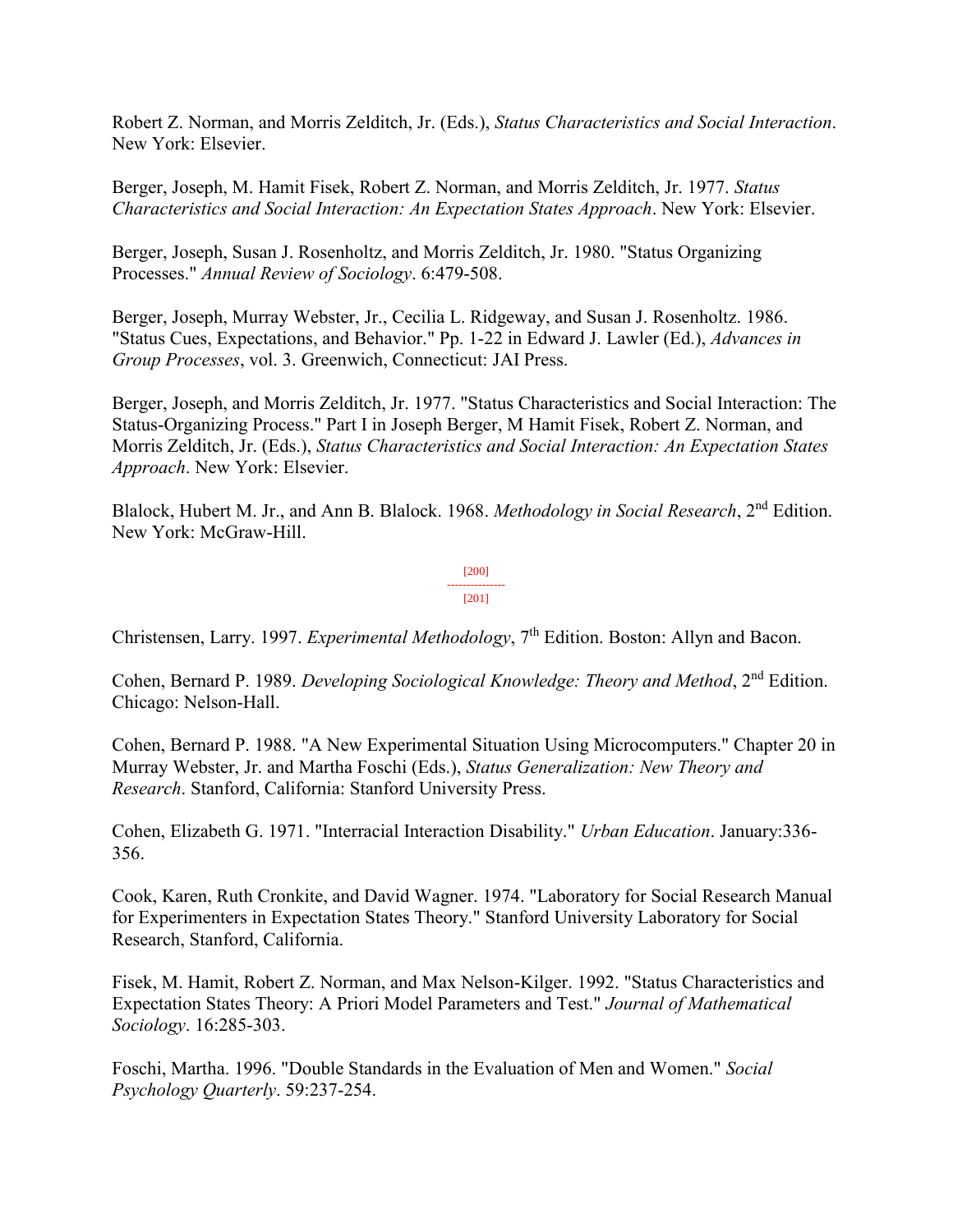Foschi, Martha. 1997. "On Scope Conditions." *Small Group Research*. 28:535-555.

Foschi, Martha and Margaret Foddy. 1988. "Standards, Performances, and the Formation of Self-Other Expectations." Pp. 248-260 in Murray Webster, Jr. and Martha Foschi (Eds.), *Status Generalization: New Theory and Research*. Stanford, California: Stanford University Press.

Foschi, Martha, Larissa Lai, and Kirsten Sigerson. 1994. "Gender and Double Standards in the Assessment of Job Applicants." *Social Psychology Quaerterly*. 57:326-339.

Fox, John, and James C. Moore. 1979. "Status Characteristics and Expectation States: Fitting and Testing a Recent Model." *Social Psychology Quarterly*. 42:126-134.

> [201] --------------- [202]

Heise, David. 1987. "Affect Control Theory: Concepts and Model." *Journal of Mathematical Sociology*. 13:1033.

Houser, Jeffrey Alan. 1997. "Stigma, Spread and Status: The Impact of Physical Disability on Social Interaction." Unpublished Ph.D. Dissertation. Department of Sociology, The University of Iowa, Iowa City, Iowa.

Jasso, Guillermina. 1980. "A New Theory of Distributive Justice." *American Sociological Review*. 45:3-32.

Jasso, Guillermina. 1990. "Methods for the Theoretical and Emprical Analysis of Comparison Processes." Pp. 369-419 in Clifford C. Clogg (Ed.), *Sociological Methodology 1990*. Washington, DC: American Sociological Association.

Lockheed, Marlaine E., and Katherine P. Hall. 1976. "Conceptualizing Sex as a Status Characteristic: Applications to Leadership Training Strategies." *Journal of Social Issues*. 32:111- 124.

Lovaglia, Michael J., and Jeffrey A. Houser. 1996. "Emotional Reactions and Status in Groups." *American Sociological Review*. 61:867-883.

MacKinnon, Neil J. and David R. Heise. 1993. "Affect Control Theory: Delineation and Development." Pp. 64-103 in Joseph Berger and Morris Zelditch Jr. (Eds.), *Theoretical Research Programs: Studies in the Growth of Theory*. Stanford, California: Stanford University Press.

Moore, James C., Jr. 1968. "Status and Influence in Small Group Interactions." *Sociometry*. 31:47-63.

Norman, Robert Z., Roy Smith, and Joseph Berger. 1988. "The Processing of Inconsistent Status Information." Chapter 8 in Murray Webster, Jr. and Martha Foschi (Eds.), *Status Generalization: New Theory and Research*. Stanford, California: Stanford University Press.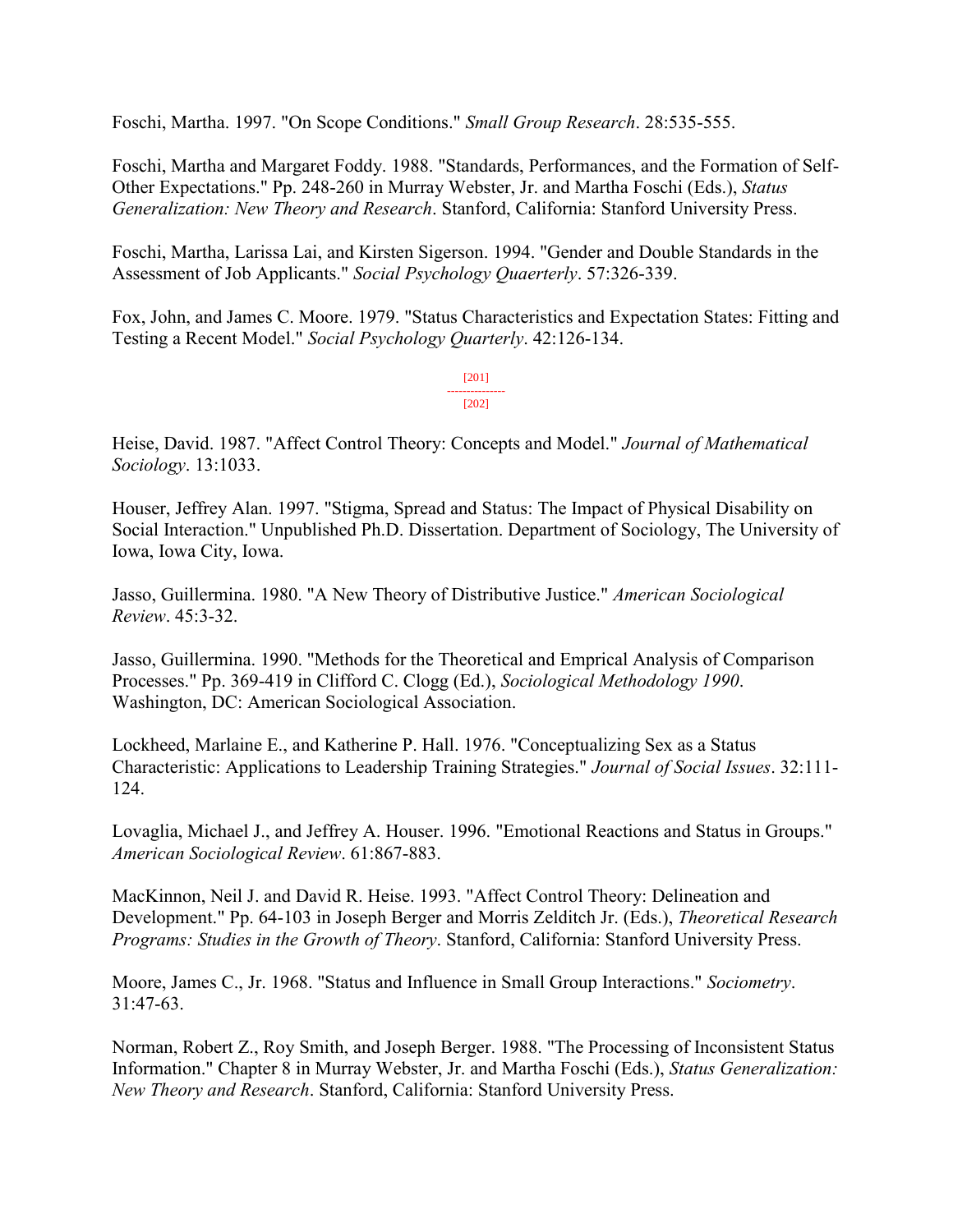Smith-Lovin, Lynn and David Heise. 1988. *Analyzing Social Interaction: Advances in Affect Control Theory*. New York: Gordon and Breach.

Troyer, Lisa. Forthcoming. "The Relation between Experimental Standardization and Theoretical Development in Group Processes Research." Chapter 8 in Michael Lovaglia, Jacek Szmatka, and Kinga Wysienska (Eds.), *Theory, Simulation, and Experiment*. Praeger Publishing.

> [202] --------------- [203]

Troyer, Lisa. 1998. "Technology, Tactics, or Trends: Toward a Systematic Investigation of Differences in Results of Experiments in the Status Characteristics Theory Tradition." Unpublished paper presented at the Conference on Theory Development and Theory Testing in Group Processes, Vancouver, British Columbia, Canada.

Troyer, Lisa. 1999. *MacSES*, v. 5.0. Unpublished software manual.

Troyer, Lisa and Will Kalkhoff. 1999. "Computer Technologies in Group Processes Research: Issues & Insights." Unpublished paper presented at the Conference on Group Processes Research and Theory, University of Illinois - Chicago, Chicago, Illinois.

Troyer, Lisa, and C. Wesley Younts. 1997. "Whose Expectations Matter? The Relative Power of First- and Second-Order Expectations in Determining Social Influence." *American Journal of Sociology*. 103:692-732.

Wagner, David G. and Joseph Berger. 1985. "Do Sociological Theories Grow?" *American Journal of Sociology*. 90:697-728.

Wagner, David G., Rebecca S. Ford, and Thomas W. Ford. 1986. "Can Gender Inequalities be Reduced?" *American Sociological Review*. 51:47-61.

Walker, Henry A., and Bernard P. Cohen. 1985. "Scope Statements: Imperatives for Evaluating Theory." *American Sociological Review*. 50:288-301.

Webster Jr., Murray. 1977. "Equating Status Characteristics and Social Interaction: Two Experiments." *Sociometry*. 40:41-50.

Webster Jr., Murray, and James E. Driskell, Jr. 1983. "Beauty as Status." *American Journal of Sociology*. 89:140-165.

Willer, David. 1987. *Theory and the Experimental Investigation of Social Structures*. New York: Gordon and Breach.

Willer, David and Barry Markovsky. 1993. "Elementary Theory: Its Development and Research Program." Pp. 323-363 in Joseph Berger and Morris Zelditch Jr. (Eds.), *Theoretical Research Programs: Studies in the Growth of Theory*. Stanford, California: Stanford University Press.